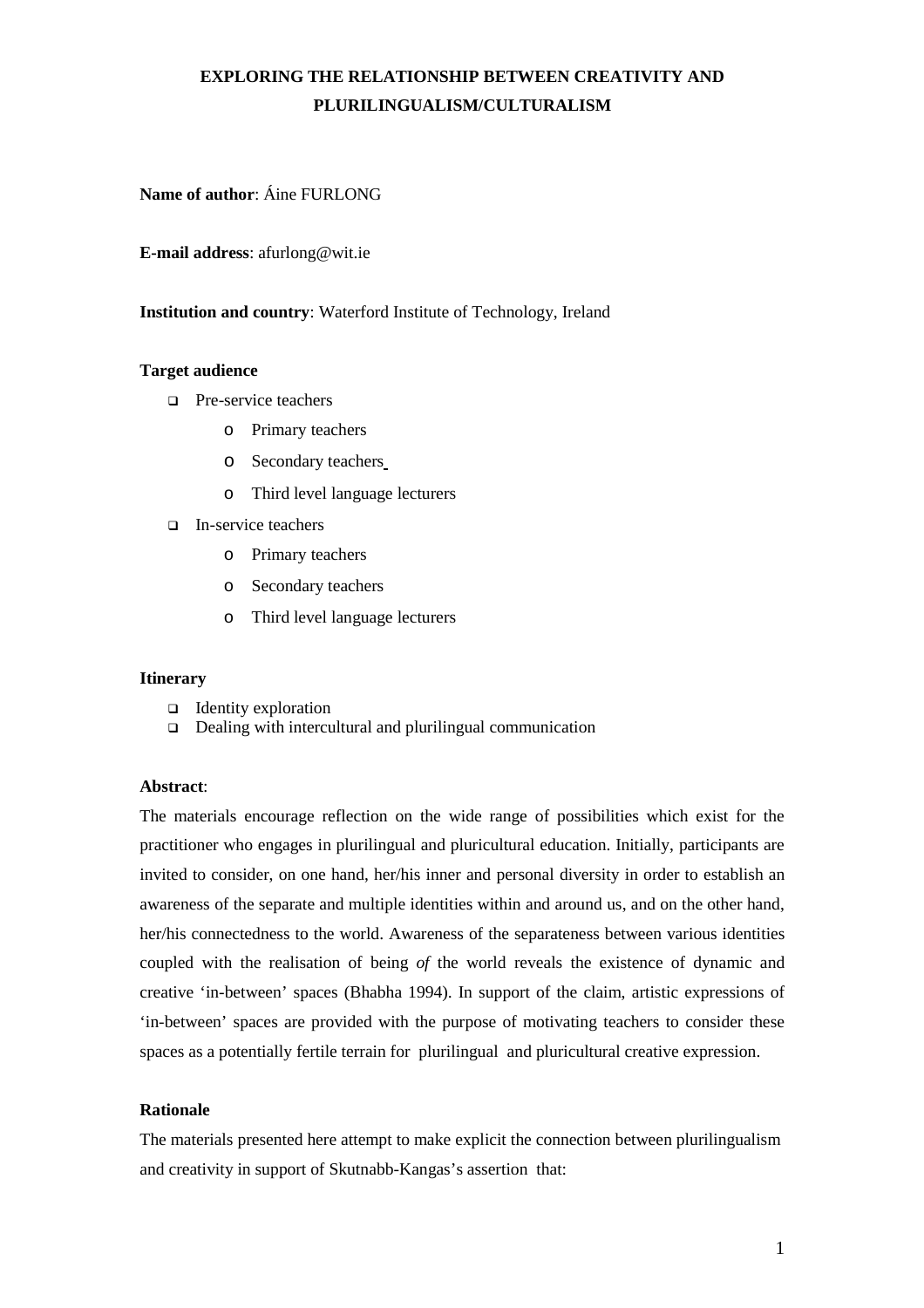'plurilingualism enhances creativity. High-level Plurilinguals as a group do better than corresponding monolinguals on tests measuring several aspects of 'intelligence', creativity, divergent thinking, cognitive flexibility, etc.'.(2002, p.14).

To this effect, in order to make the connection, and based on Bhabha's observation mentioned in the abstract above, the teachers are encouraged to locate liminal spaces that will enable creativity to occur.

The learning experience also recognizes that:

'There is… a third essential layer to culture, namely the imagination. Discourse communities are characterised not only by facts and artefacts, but by common dreams, fulfilled and unfulfilled imaginings. These imaginings are mediated through the language, that over the life of the community reflects shapes, and is a metaphor for its cultural reality… language is intrinsically linked not only to the culture that is and the culture that was, but also to the culture of the imagination that governs people's decisions and actions far more than we may think'. (Kramsch 1998, p. 8).

Thus, examples drawn from the artistic world of literature, visual arts and music from Ireland and elsewhere are included with the dual purpose of illustrating the link between culture and imagination, as well as stimulating reflection and action on the part of participants. Ten activities are proposed and focus on

- locating 'in-between' spaces and exploring the nature of these spaces restlessness, the search for meaning, ambiguity, misunderstandings;
- considering the question of identity threat to identity, the use of symbols, the phenomena of interpretation and translation;

• using 'in-between' spaces to initiate dialogue and create meaning; and finally,

• discovering creative and practical ways of making use of these spaces in our own environment. An outline of the activities and the materials used appears in Table 1.

# **Personal and social dimensions**

- -Observing the linguistic and cultural diversity of contexts and individuals;
- - Observing how educators can influence the attitudes of learners towards languages, those who speak them, their culture, as well as their motivation and curiosity with regard to languages;
- recognising the linguistic and cultural complexity of individual and collective identities;
- having a global vision of the exercise of one's profession (professionalism) as consisting of different dimensions;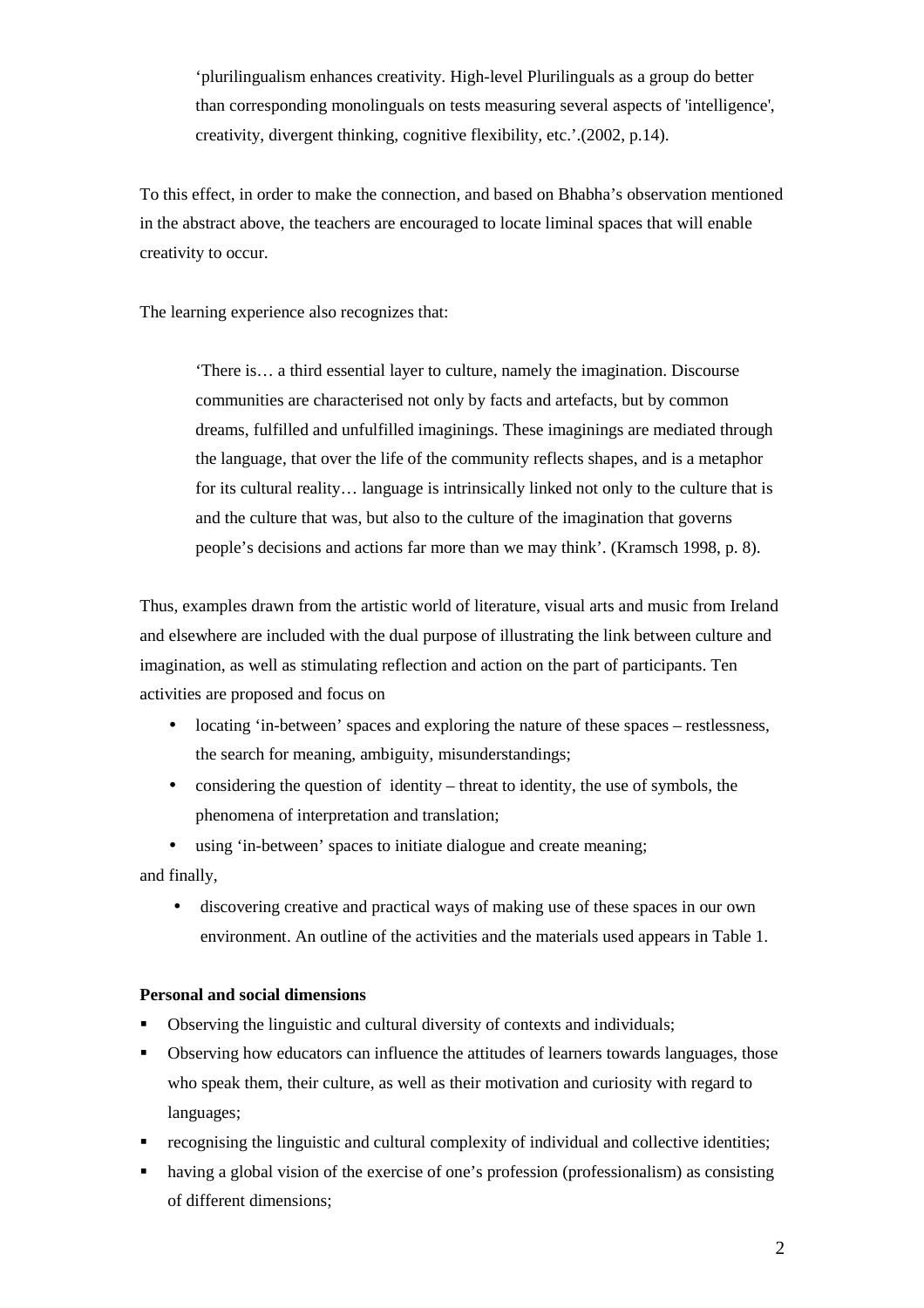- knowing oneself as a language educator by thinking about one's own abilities, knowledge, images and registers with regard to language communication and didactics;
- having confidence in one's professional ability to develop educational approaches in which taking account of linguistic and cultural diversity is a reality;
- being capable of setting up self-training projects that take account of linguistic and cultural diversity.

# **Professional dimensions**

- reflecting on the new roles and functions of the language teacher as educator;
- finding and communicating purposes in the pursuit of a new linguistic and cultural education;
- observing, analysing and making use of in didatic terms the diversity that exists in one's teaching environment (individual and collective repertories).
- Creating, experimenting with and evaluating educational projects ultimately aimed at developing plurilingual and pluricultural skills;
- Creating synergetic effects between the teaching of different languages and cultures by co-operating with teachers of other languages and other subject;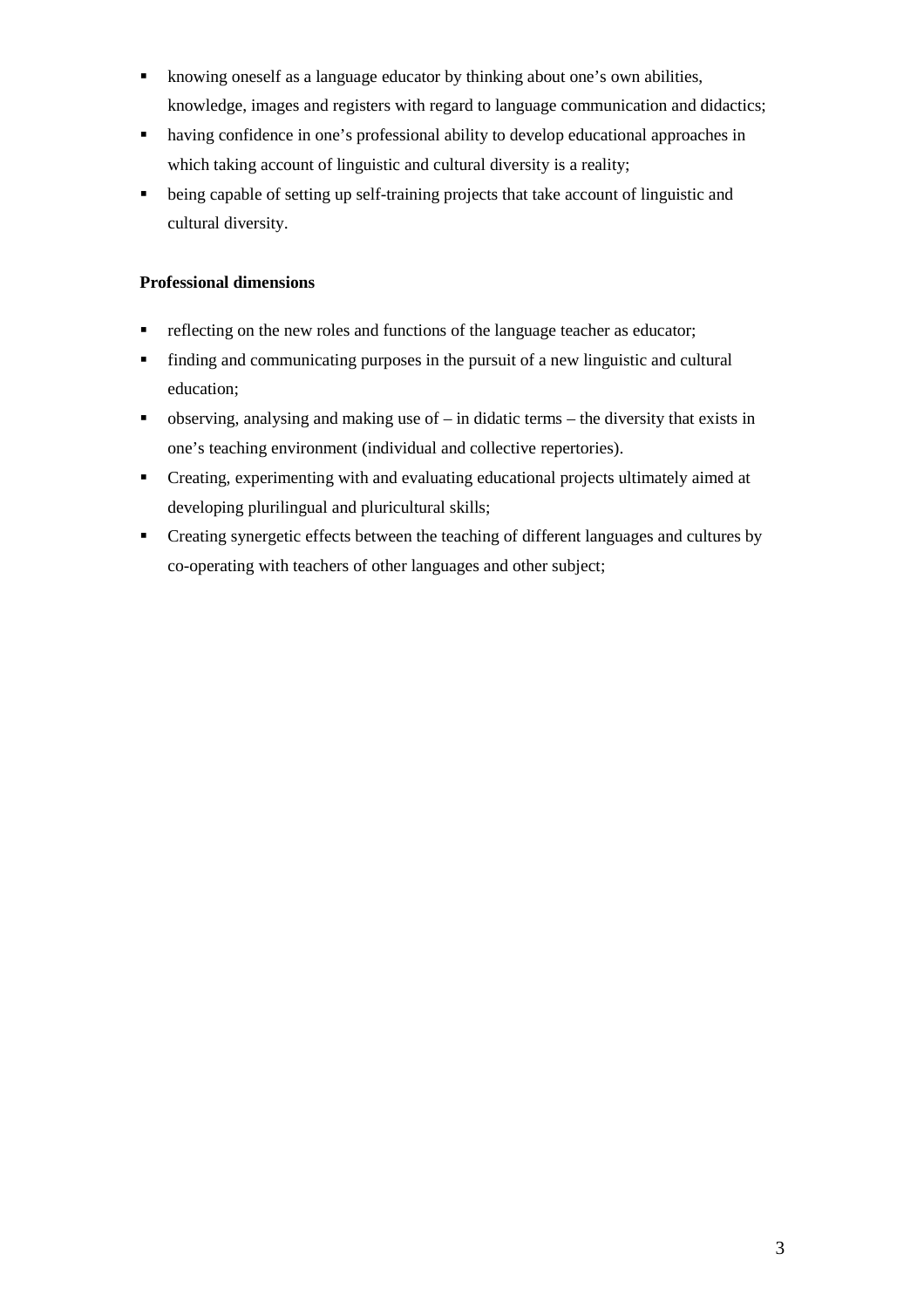| <b>TABLE 1</b>                                                    |             |                                                                                                                                           |                                                                           |                                                                                                                                                                                                  |                                                                                                                                                            |
|-------------------------------------------------------------------|-------------|-------------------------------------------------------------------------------------------------------------------------------------------|---------------------------------------------------------------------------|--------------------------------------------------------------------------------------------------------------------------------------------------------------------------------------------------|------------------------------------------------------------------------------------------------------------------------------------------------------------|
| <b>Title of activity</b>                                          | <b>Time</b> | <b>Process</b>                                                                                                                            | <b>Materials</b>                                                          | <b>Outcome</b>                                                                                                                                                                                   | <b>Portfolio to include:</b>                                                                                                                               |
| 1. 'In-between' spaces.                                           | 120'        | Locating an inner space where<br>multiple identities coexist                                                                              | Text by Homi K.<br><b>Bhabha</b>                                          | Poster showing how selfhood<br>is shaped.                                                                                                                                                        | Summaries and conclusion<br>of the discussions                                                                                                             |
| 2. When 'in-between' spaces<br>and restlessness are painted.      | 60'         | Creating a visual awareness of<br>these 'in-between' spaces as<br>well as restlessness.                                                   | Variety of art works by<br>Goulding, Lawlor,<br>Gunning and Lalor.        | Choice of a particular work<br>of art with particular<br>attention paid to one's own<br>reasons for choosing the<br>piece and to the reasons of<br>others who may have chosen<br>the same piece. | Chosen art piece $+$ one's<br>own reasons for choosing<br>the piece as well as<br>additional comments from<br>those who may have<br>chosen the same piece. |
| 3. When 'in-between' spaces<br>and restlessness are<br>mentioned. | 90'         | Increasing the awareness of<br>inner and 'in-between' spaces<br>to enable the conscious<br>assembly of multiple identities                | Variety of quotations<br>from Nafisi, Hoffman,<br>Boland, Joyce, Maalouf. | Mosaic of the sub-group's<br>identities                                                                                                                                                          | Photo of the sub-group's<br>mosaic and comments on<br>the mosaic                                                                                           |
| 4. Looking for meaning                                            | 90'         | Looking at inner speech,<br>plurilingual inner speech,<br>multivocality and cacophony.                                                    | Reflect on quotations by<br>Vygotsky, Joyce, Nafisi.                      | A plurilingual inner speech<br>type utterance.<br>A cacophonic activity.                                                                                                                         | Groups' productions of<br>utterance.                                                                                                                       |
| <b>Title of activity</b>                                          | <b>Time</b> | <b>Process</b>                                                                                                                            | <b>Materials</b>                                                          | <b>Outcome</b>                                                                                                                                                                                   | <b>Portfolio to include:</b>                                                                                                                               |
| 5. When identity is threatened                                    | 60'         | The question of identity only<br>arises when one of our<br>identities is threatened.<br>Looking at humour, jokes<br>based on stereotypes. | Reflect on quotations by<br>Maalouf, Hoffman                              | Poster with examples of<br>humour, identification of<br>stereotypes                                                                                                                              | Copy of sub-group's poster<br>$+1$ poster from another<br>group.<br>4                                                                                      |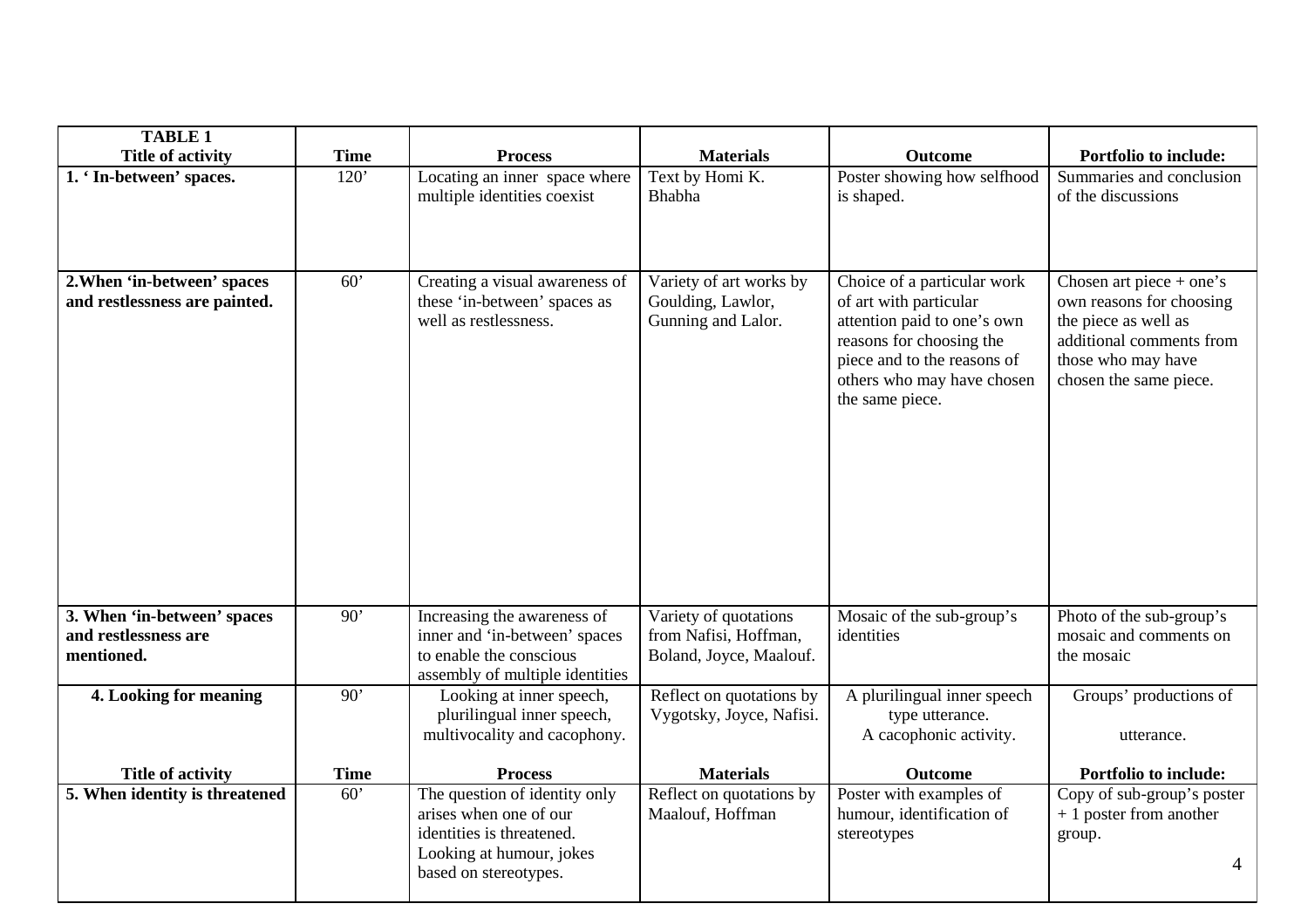| 6. Ambiguity,              | 90'         | Looking at calligraphy, dealing    | Reflect on quotations by | Calligraphy of invented | Summary of discussions +     |
|----------------------------|-------------|------------------------------------|--------------------------|-------------------------|------------------------------|
| misunderstandings and/or   |             | with ambiguity, experiences of     | Khatibi, A. and          | word/ utterance (see    | copy of calligraphic         |
| multiple perspectives?     |             | misunderstandings                  | Sijelmassi, Nafisi,      | activity 4)             | production                   |
|                            |             |                                    | Hoffman.                 |                         |                              |
|                            |             |                                    |                          |                         |                              |
| 7. Symbols, interpretation | 90'         | Looking at a picture displaying    | Quotations by Nafisi,    |                         |                              |
| and translation            |             | a symbol, the way in which         | Hoffman, Joyce + picture |                         |                              |
|                            |             | symbols can be used,               | by Rachel Parry          |                         |                              |
|                            |             | interpreted, and the difficulty of |                          |                         |                              |
|                            |             | translating words which            |                          |                         |                              |
|                            |             | represent beliefs, values, norms.  |                          |                         |                              |
|                            |             |                                    |                          |                         |                              |
|                            |             |                                    |                          |                         |                              |
| <b>Title of activity</b>   | <b>Time</b> | <b>Process</b>                     | <b>Materials</b>         | <b>Outcome</b>          | Portfolio to include:        |
| 8. How can 'in-between'    | 90'         | Curiosity, democracy, fun with     | Quotations by            | Record fun words        | Tape $+$ list of suggestions |
| spaces be used to initiate |             | language, meals                    | Nafisi, Nabokov,         |                         | under the headings curiosity |
| dialogue?                  |             |                                    | Hoffman, Joyce + picture |                         | and democracy.               |
|                            |             |                                    | by Angie Shanahan        |                         |                              |
|                            |             |                                    |                          |                         |                              |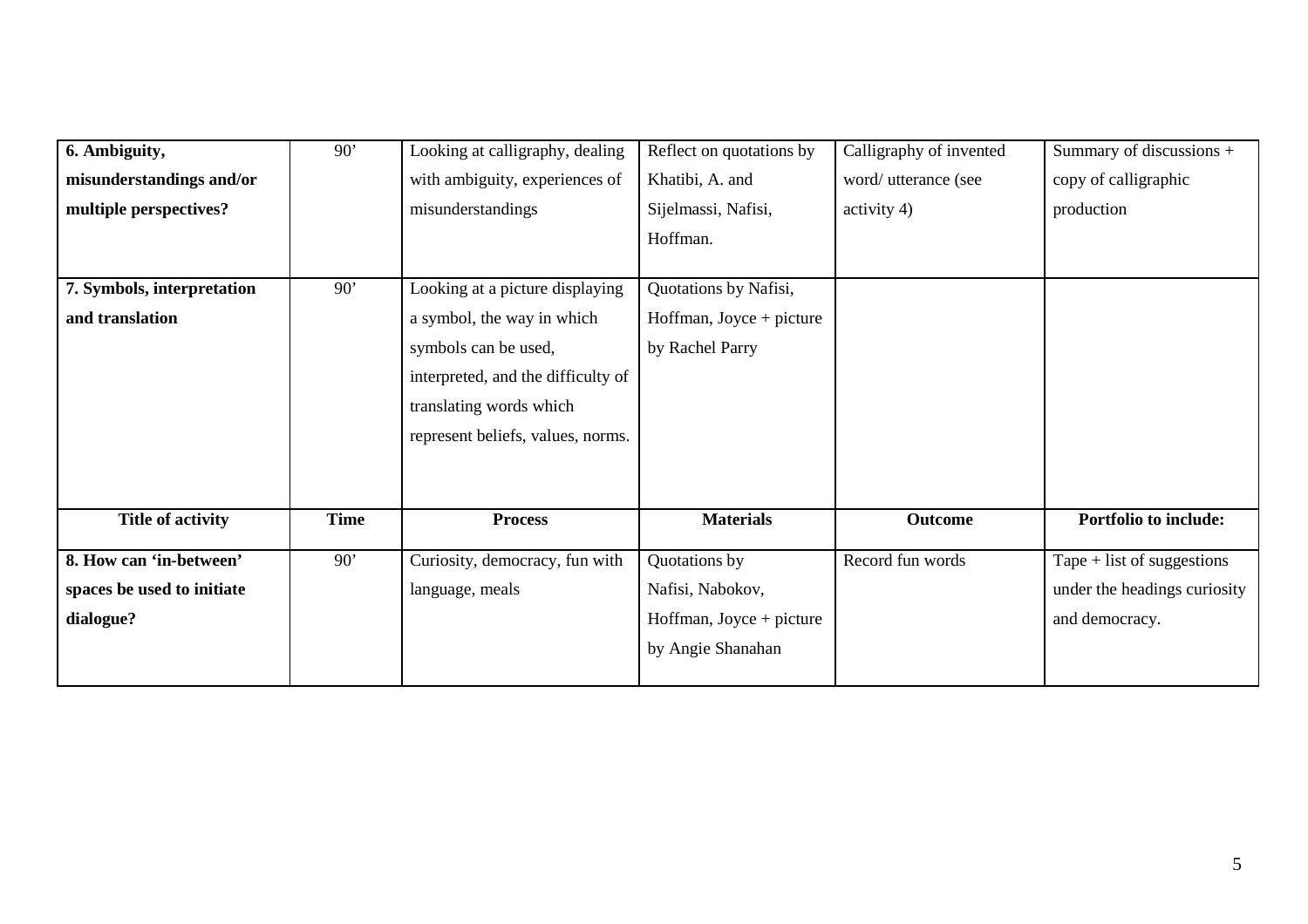| 9. When 'in-between' spaces | 90'          | Patterns, connectors, stories   | Quotations by              | Exchange and record wider | Include views.    |
|-----------------------------|--------------|---------------------------------|----------------------------|---------------------------|-------------------|
| become meaningful           |              | with universal teachings        | O'Searcaigh, Parry,        | group's views             |                   |
|                             |              | Awareness of being OF the       | Boydell, Maalouf,          |                           |                   |
|                             |              | world.                          | Vygotsky, Hoffman          |                           |                   |
|                             |              |                                 |                            |                           |                   |
|                             |              |                                 |                            |                           |                   |
| 10. In practical terms      | $90^{\circ}$ | Looking at personal, social and | Use page 1 (quotations $+$ | Reflections on personal,  | Plan and comments |
|                             |              | professional dimensions         | personal, social and       | social and professional   |                   |
|                             |              |                                 | professional dimensions)   | dimensions.               |                   |
|                             |              |                                 |                            | Plan for pluricultural    |                   |
|                             |              |                                 |                            | activities in the school  |                   |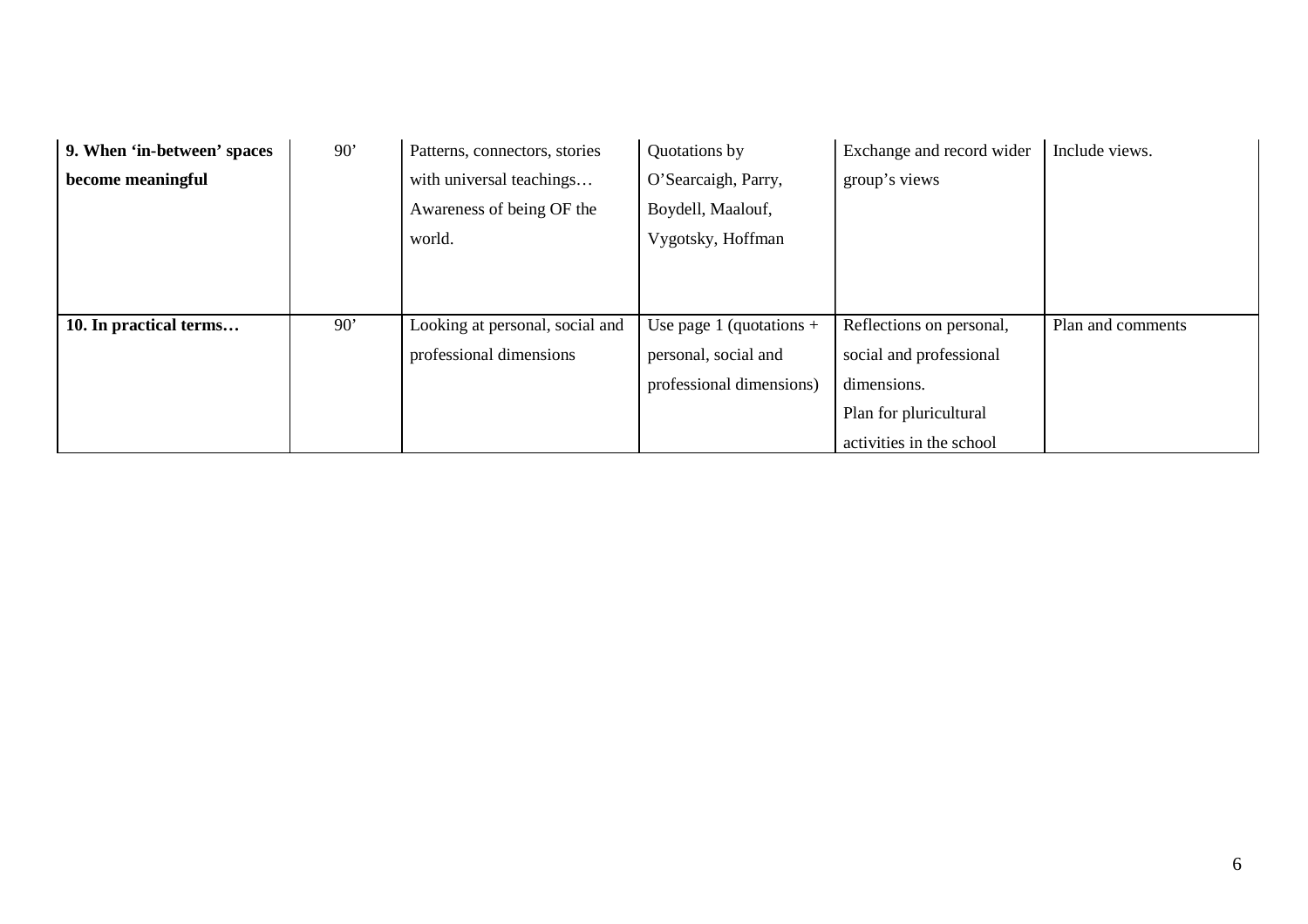### **Worksheet 1 - 'In-between' spaces**

Materials required: flipchart paper and markers.

Timing: 120'

Objective: to create the awareness of 'in-between' spaces that exist within society and within individuals' multiple identities – e.g. parent, teacher, son, daughter, sister, *etc*.



Read an excerpt of Homi K. Bhabha's introduction to *The Location of Culture* in Appendix A.



In groups of three:

Can you give examples of such 'spaces' in your physical environment (e.g. a stairwell in a block of flats; the movement is up and down and its location is in between) and state why you chose these spaces. Are you comfortable in such spaces? State why.

Can you explain what is meant by 'in-between' spaces in the text; make a list of the movements associated with such spaces.

Why do you think words like *disorientation, disturbance, restless* are mentioned in this analysis? Do you agree with this choice of words? Justify your answers.

How could these negative connotations associated with the words *disorientation, disturbance, restless* lead to positive outcomes and changes? Give precise examples.

Can you give precise examples of the move away from 'class' and 'gender' as primary conceptual and organisational categories in your own environment?

How would you define your sense of selfhood or multiple identities 'singularly and communally' (at home, at work, in college, abroad, as a language learner, a language teacher, etc.). Be specific.

To what extent do these identities contribute to defining the society you live in? Give examples.

Write and draw a poster to illustrate your reflections.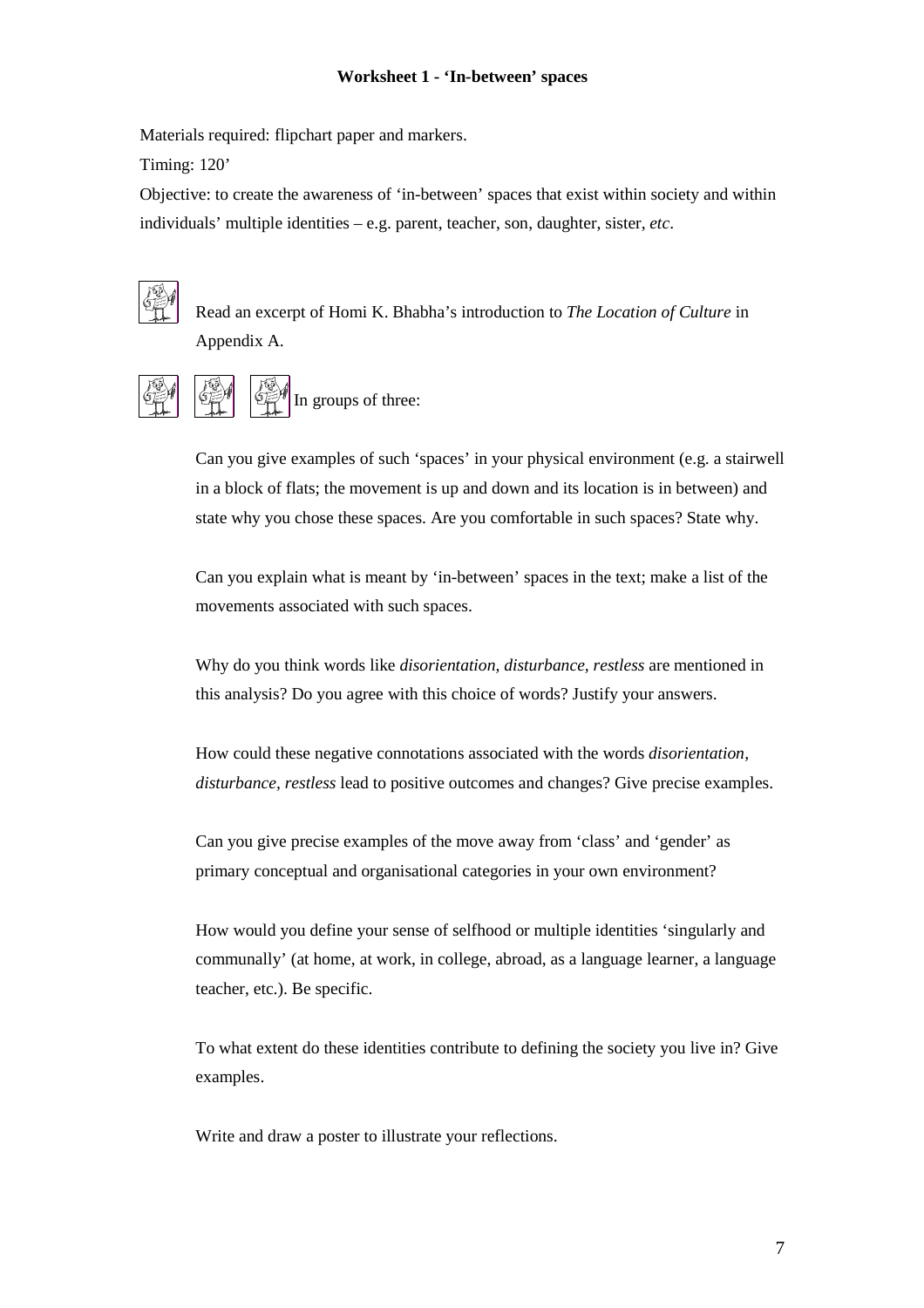

The posters should be posted around the classroom and students or teachers should walk around, observe similarities and differences between the groups and take note of these.

The original groups of three should reconvene and draw up some conclusions (what surprised them most in the final display of posters, things they have learned, new awareness…) and share their views with the other groups in a plenary session.

The summaries and conclusions should be included in a portfolio.

**Note:** while this activity marks the beginning of an exploratory journey undertaken by tutor and trainee alike, it would be useful to conduct a preliminary activity such as *My circles of identity* in order to establish trust and cooperation between members of the group. The physical and intellectual awareness of 'in-between' spaces between identities is crucial to the understanding of how creative expression can emerge. This activity also suggests that the emergence of links between multiple identities **is** the result of an active exploration of these liminal spaces. This disposition of the mind is akin to the traveller's movements: through, up and down and to-and-fro.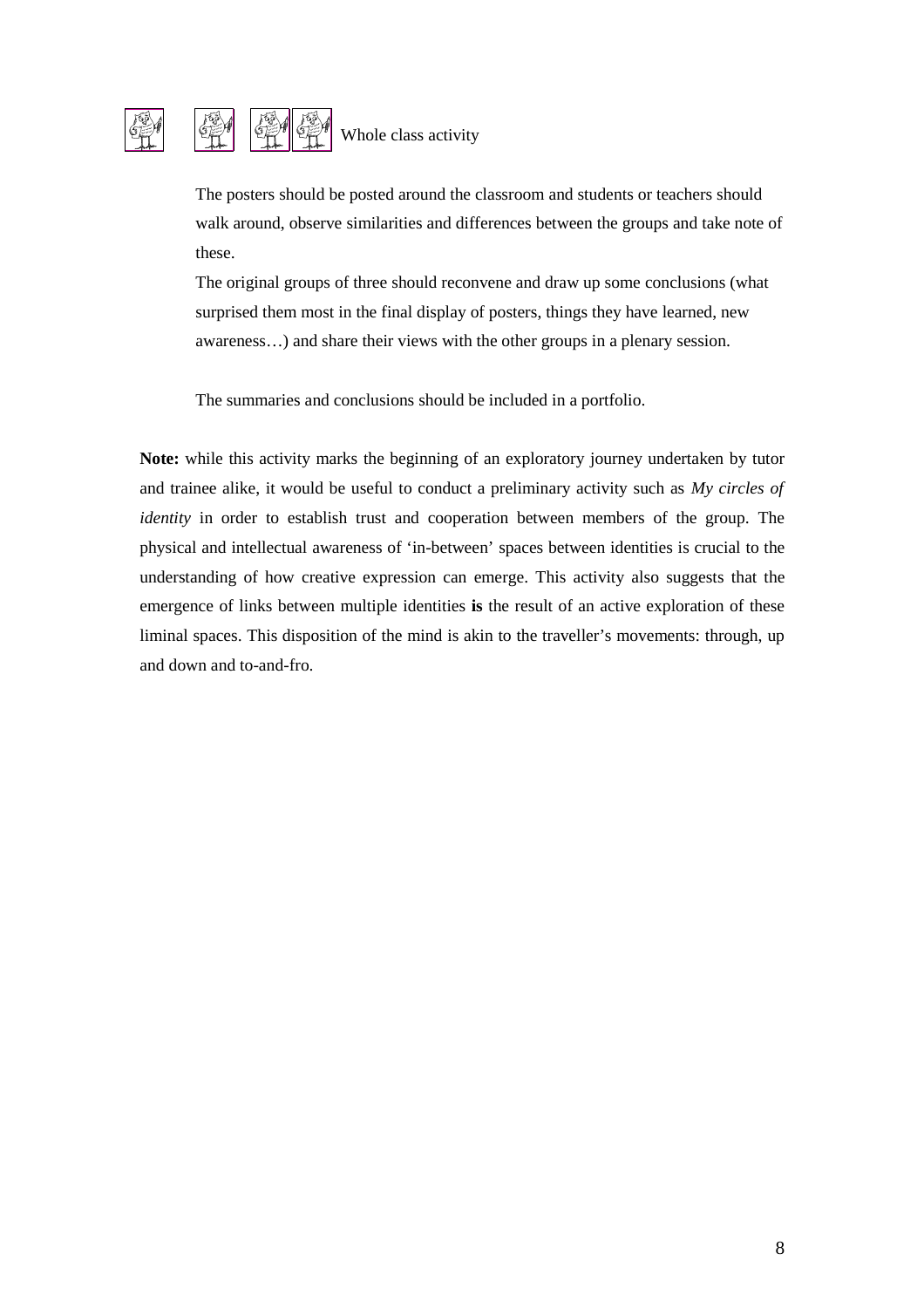### **Worksheet 2 When in-between spaces and restlessness are painted**

Timing: 60'

Materials: flipchart paper to record and compare group observations Objective: to further explore the manner in which 'in-between' spaces can be expressed.

In groups of 3:

Study the pictures below and their authors' comments. Discuss them with your group. Choose one picture and say how your choice could serve to illustrate the discussions which took place in Worksheets 1.

Include the picture and your comments in your portfolio.



Whole class activity

Share your reasons for choosing a particular picture with the whole group and pay particular attention to the reasons outlined by somebody else who has chosen the same picture as you. Add other people's views to your initial reasons for choosing the picture into your portfolio

# Tim Goulding Tender fractures X 2004, acrylic on canvas, diptych



I make paintings that hover on the boundaries of abstraction and realism. I want them to work within their own four walls, whilst retaining a resonance of the world outside, to make something that looks as if it came about by natural causes, that has an air of inevitability and rightness. Something that exudes a buttery or gritty poetry, that makes you discover it, as you might an individual pebble on the beach, shining in its own quiet way.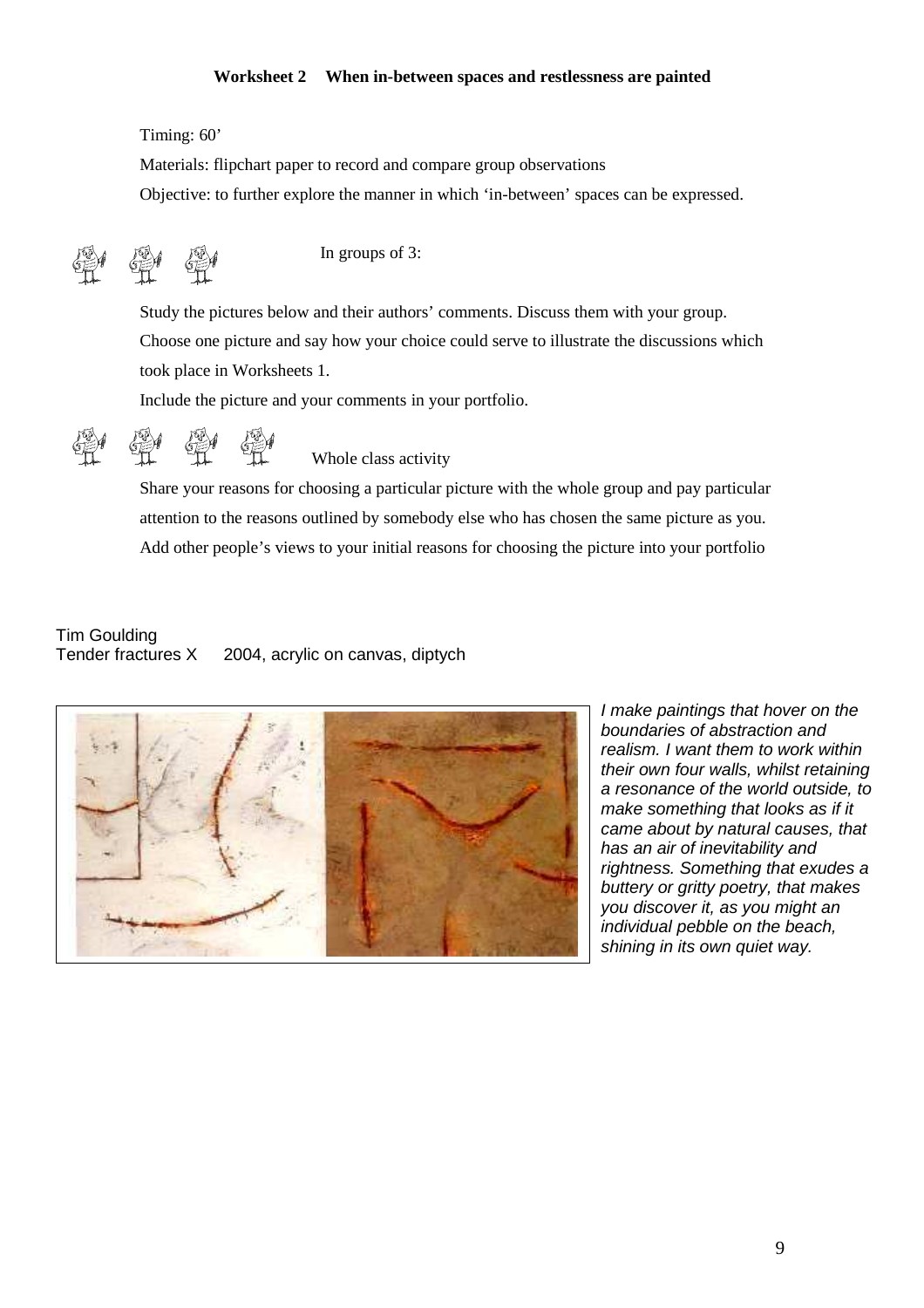

Niamh Lawlor Speaker Holes 2004, video, 5mins

I am interested in art as communication. As with a conversation, my work endeavours to open inquiry or occasionally disturb the familiar, and so restore a sense of expectation in the gaze of the viewer. Through travel, my work is conscious of a vocabulary of cultural signifiers, beyond which it searches for a more human vocabulary that is common to all.

My work ranges from site specific installations to process-based projects, sometimes in collaboration with others. The media is varied and open. Ideas of control continue to underline my work, often directly related to the 'body', encompassing social, cultural and religious conditioning. Via social and issue-based work, my subjective approach aims to offer the viewer a welcome sense of connection. Speaker Holes presents a concept – as does much of my work – to be creatively completed by its audience.



Stephen Gunning Window Cleaner 2001, video, 2:30 min.

My work revolves around social issues such as the individual's relationship with society. A large proportion of my work deals with how we inhabit urban situations. My work embraces video, sound and installation. I feel the creation of installations is a way to interrogate specific questions within a constructed physical environment, often comprising various media.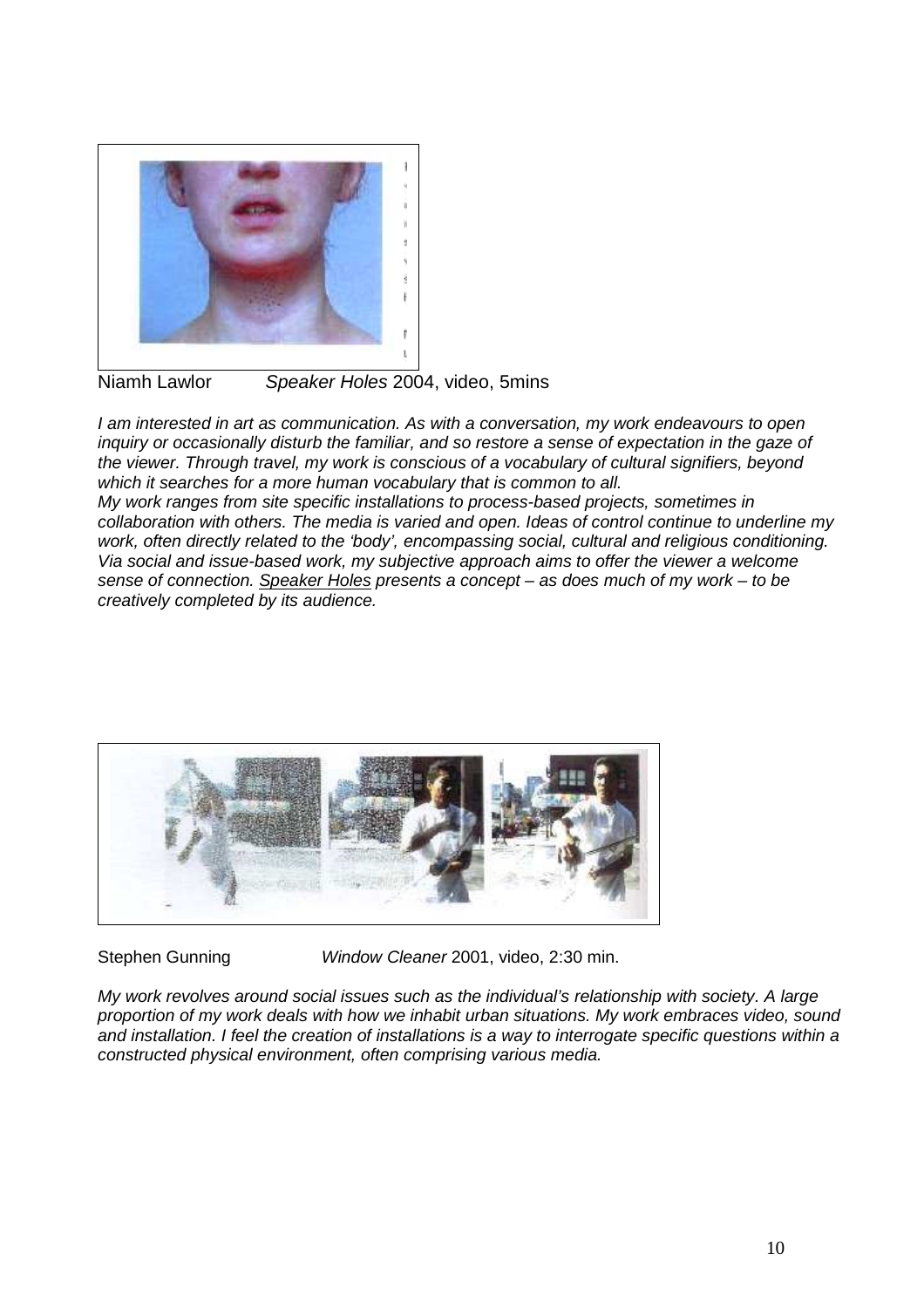

Brian Lalor Fir Bolg 1999, etching and aquatint

Although not a political artist political themes recur in my work. Fir Bolg belongs to an intensely political series of works, related specifically to events in Northern Ireland, but which continue to have international resonances wherever conflicts of ideology or struggles of national identity are taking place. My interest here is in the phenomena of oppression and the language of conflict. Borderlands are frequently the source of intense manifestations of alienation (as in the Berlin wall), and have provided an abundance of imagery imbued with violence.

Borderlands I and II, 1997, woodcuts.



**Note:** participants, through discussion, become aware of how others' perceptions and, perhaps worldviews, can enrich their appreciation of objects or situations in general.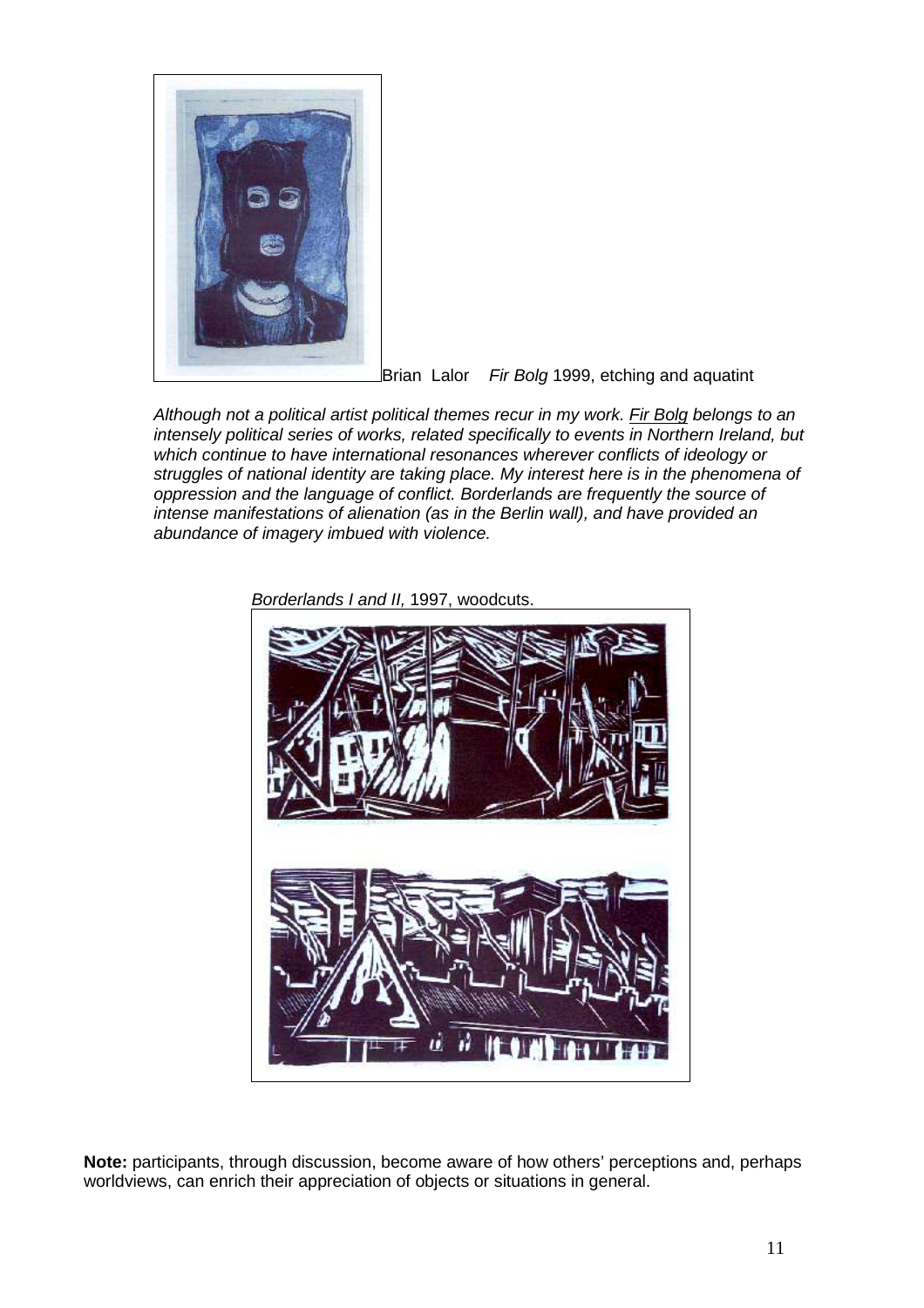# **Worksheet 3 - When in-between spaces and restlessness are mentioned**

# Timing: 90'

Materials: flipchart paper to record participants' views. Paper (coloured, magazines), scissors, glue for mosaic. Camera to photograph group mosaic. Photograph to go into portfolio.

Objective: to gain a physical/visual awareness of 'in-between' spaces.



Read the excerpts which appear in Appendix B.





In groups of three:

Make a list of all the words used to describe an 'in-between' space. Make a list of all the words which are synonymous with 'pieces'. Make a list of words which suggest restlessness. Make a list of the words which suggest re-construction or assembly. (Find French speakers to help you understand Maalouf's comment)

Can you suggest the manner in which most of the authors achieve the re-construction or the re-shaping of the selfhood in its multiple dimensions?

What does consciousness mean? How can consciousness make you more able to re-construct, to understand, to become creative?

Make a list of the elements which constitute your selfhood (see Worksheet 1) transpose these elements into the fragments of a mosaic. Compose the mosaic of your group. Use scissors, glue, colour, paper and cardboard as a base.

Rely on your consciousness of the way in which some fragments within the group may be shared by several people (e.g. trainee, parent, daughter, etc.), or may be connected to other elements which characterise the group (teachers of Italian, French, German, etc.) Remain aware that some fragments may have no connection to other elements and negotiate the space for them.



Post up the mosaic for others to see and look at others' productions. Choose one mosaic which is not yours. What can you see?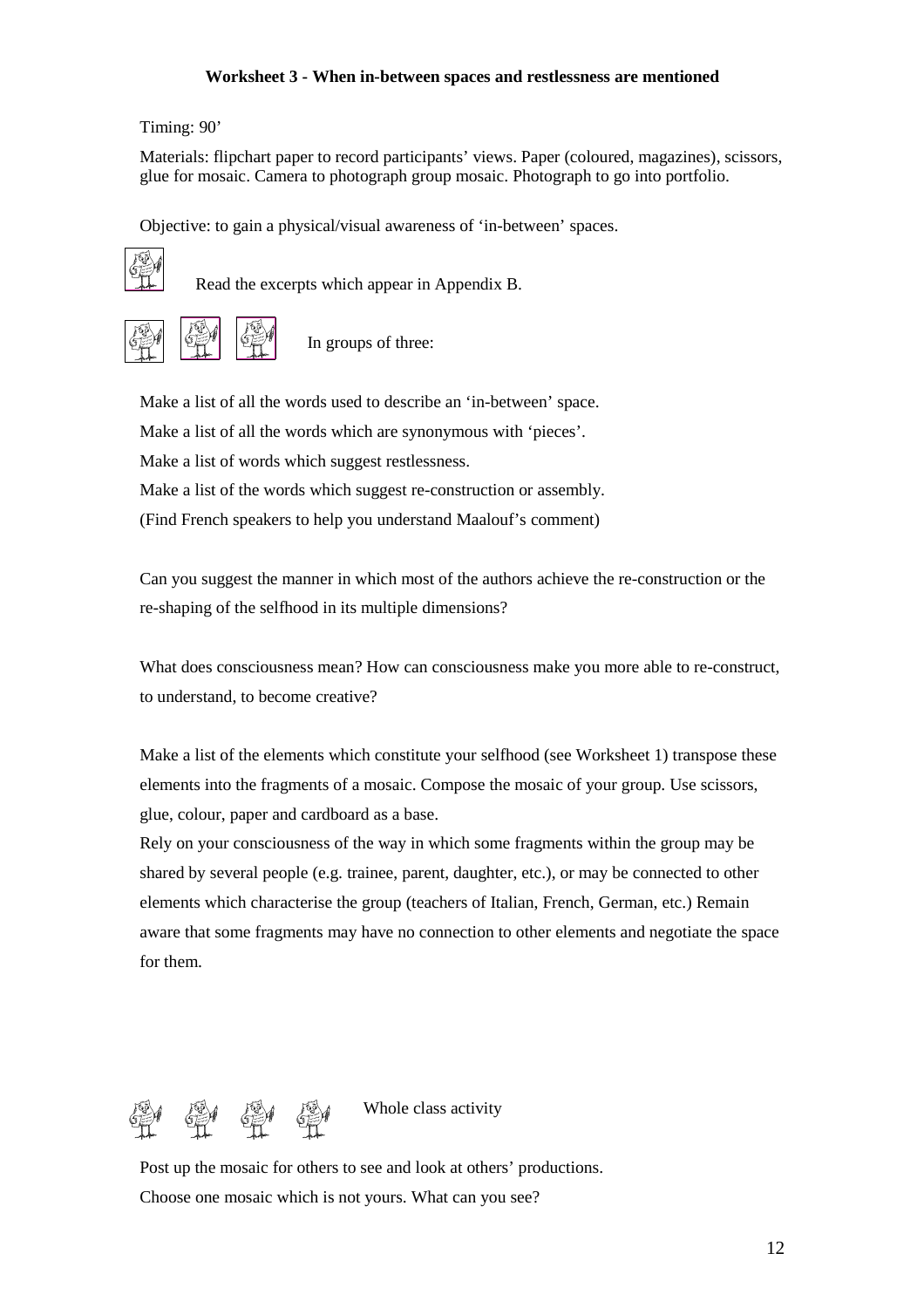Does the final outcome reflect harmony? Chaos? Recurring patterns? Make notes and exchange views with the authors of the mosaic. Do they agree with you? Did they see the same things? Different things? Did you miss something?

Make notes of other participants' comments on your mosaic and record your own views. Place a photograph of your mosaic and notes in your portfolio.

**Note:** this activity engages the participants physically and visually into awareness of the self as well as of others and progresses from the individual to the sub-group to the class as a whole. The production of the mosaic emphasises the space between elements of the selfhood and their connectedness to others through the development of a pattern. The exercise also serves to generate and establish group dynamics by negotiating, doing, making, listening, noticing and saying.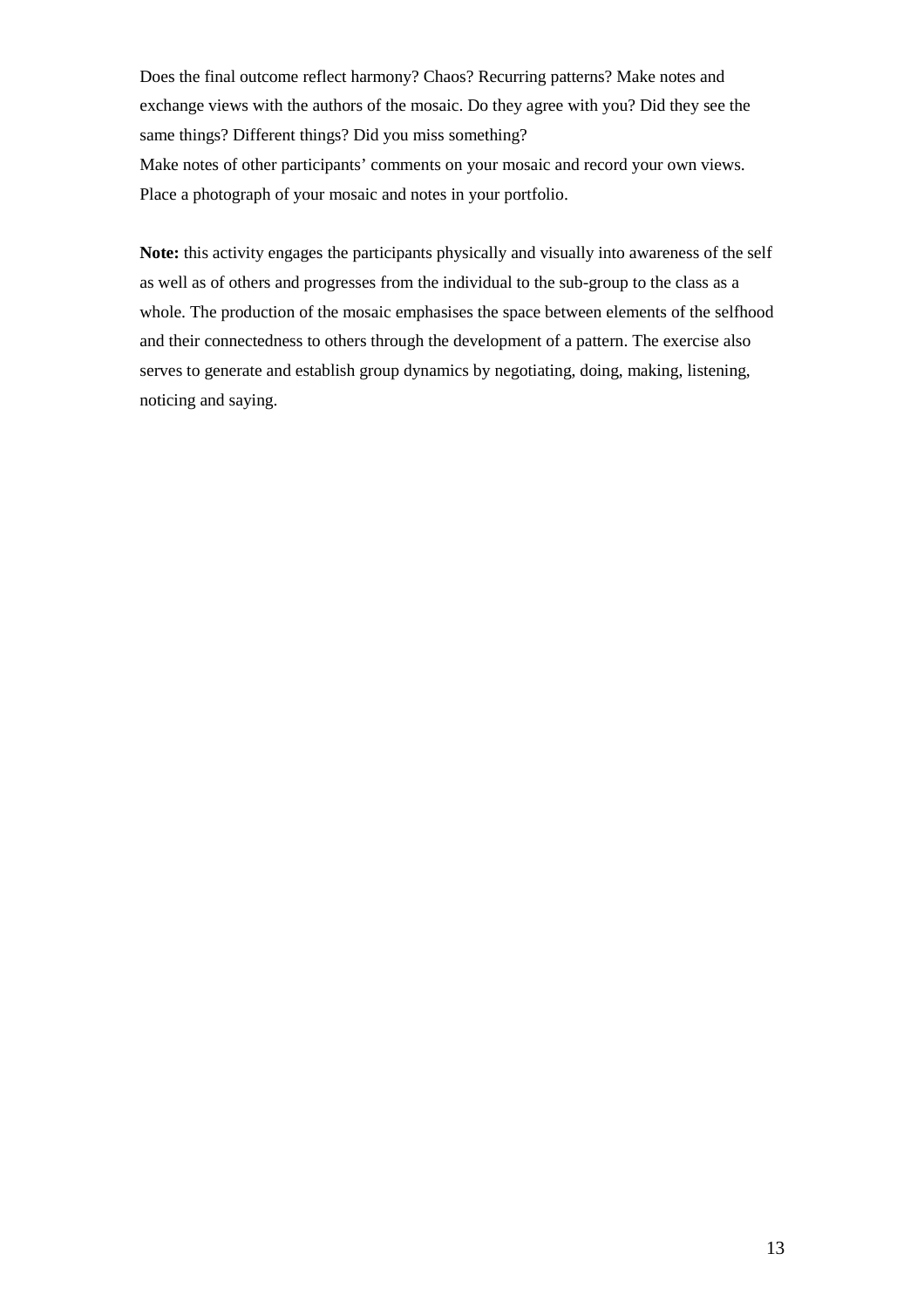### **Worksheet 4 - Looking for meaning**

Timing: 90'

Materials: flipchart paper for participants to record and share their work.

Objective: to sensitize the participant to the idea that meaning is not singular, nor fixed, particularly in plurilingual and pluricultural environments.



### **Inner speech**

Vygotsky's explanation of the syntax of inner speech below shows how meaning is processed in the minds of individuals.

'The way in which senses of words combine and unite… an influx of sense. The senses of different words flow into one another – literally "influence" one another – so that the earlier ones are contained in, and modify the later ones'.

(Vygotsky p.246-7)

Vygotsky's words suggest that meaning is not fixed and that it is constantly reshaped. Do you agree with this view? Justify your answer.

### **Plurilingual inner speech**

Should individuals be plurilingual and pluricultural, the influence of one word on another is likely to produce interesting and amusing outcomes. Read a passage from James Joyce's *Finnegan's wake* (Appendix C) and show how language(s) and cultural references are used. Explain how this passage illustrates Vygotsky's description of inner speech. Does this passage carry any meaning for you? What was your initial reaction to it? What is the purpose of producing such texts? What is the purpose of including this text in this course?

Can you try to produce an 'inner speech' type utterance where the languages and/or cultural references of your group are used?

Include this utterance in your portfolio and share it with the wider group. Include other groups' productions in your portfolio.

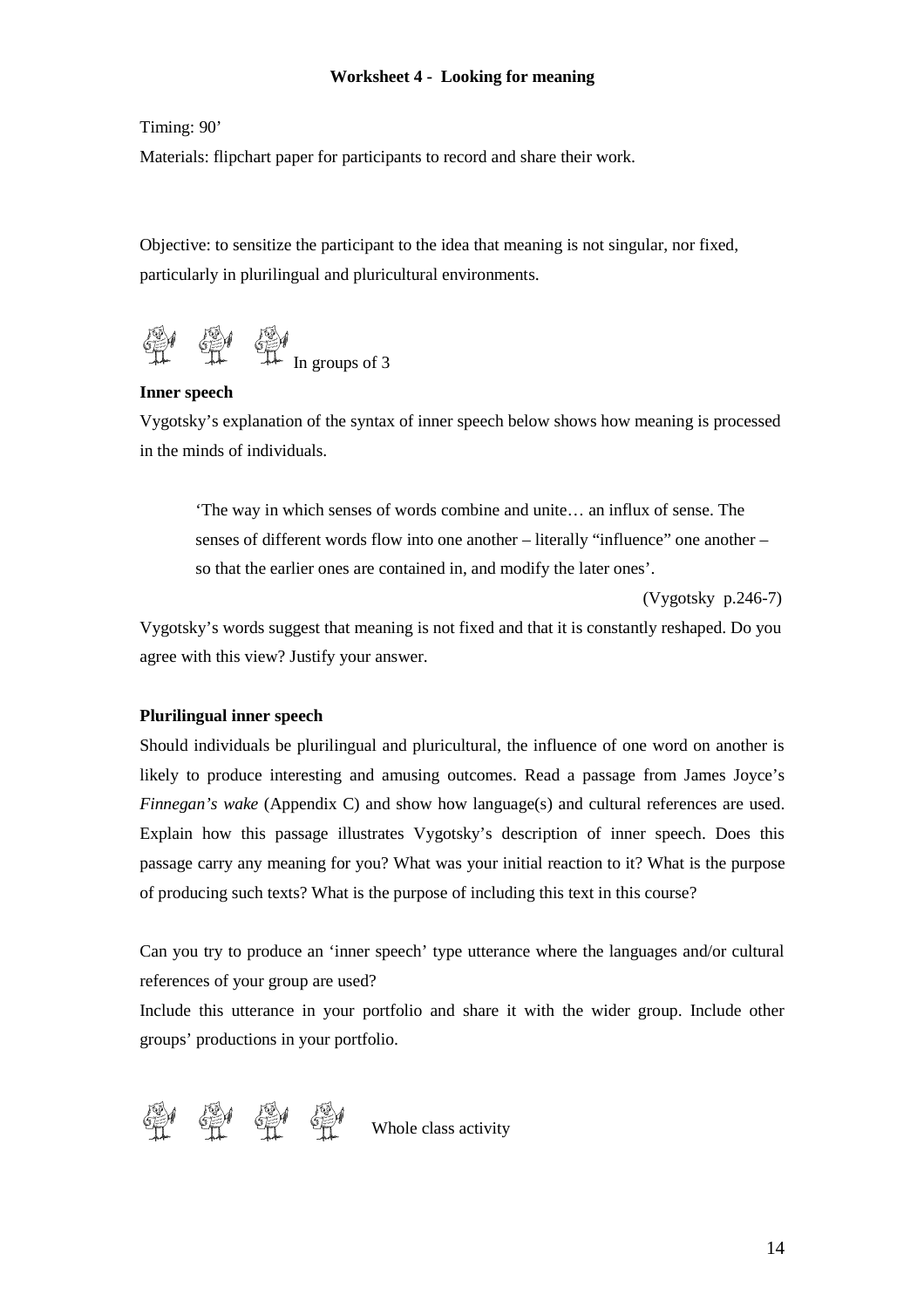### **Multivocality or cacophony?**

Azar Nafisi, who was expelled from the University of Tehran for refusing to wear a veil, explores forbidden Western literary works in the 90's, in Iran, with seven young women and former students, during weekly clandestine meetings in her apartment in Tehran.

Read her critique of Jane Austen's *Pride and Prejudice* and show how this remark may be pointed at monolithic or dictatorial societies. Explain its relevance to plurilingual and pluricultural societies (Appendix C).

Form pairs and agree on a secret word in any language of your choice.

One of the two partners should agree to go to the centre of the room/ yard and be blindfolded. The other partner will walk around the central blindfolded group until a signal is given by the tutor to freeze and to shout the secret word again and again until the blindfolded partners locate their partner by the sound of the secret word alone.

Swap places with your partner, agree on a different secret word and repeat the activity.

Did you enjoy this activity? Yes – No; state why.

Would you conduct such an activity with a plurilingual group of pupils?

How would you ensure that a group of people, pupils, develop multivocality as opposed to cacophony or silence in a classroom? Summarise the views expressed and include them in the portfolio.

**Note:** participants are asked to consider inner speech as a means of acquiring and creating meaning. In a plurilingual and pluricultural context, inner speech can become a creative form of expression. Through the creative expression of plurilingualism, participants also become aware of multiple voices and the need and importance to accommodate these meaningfully.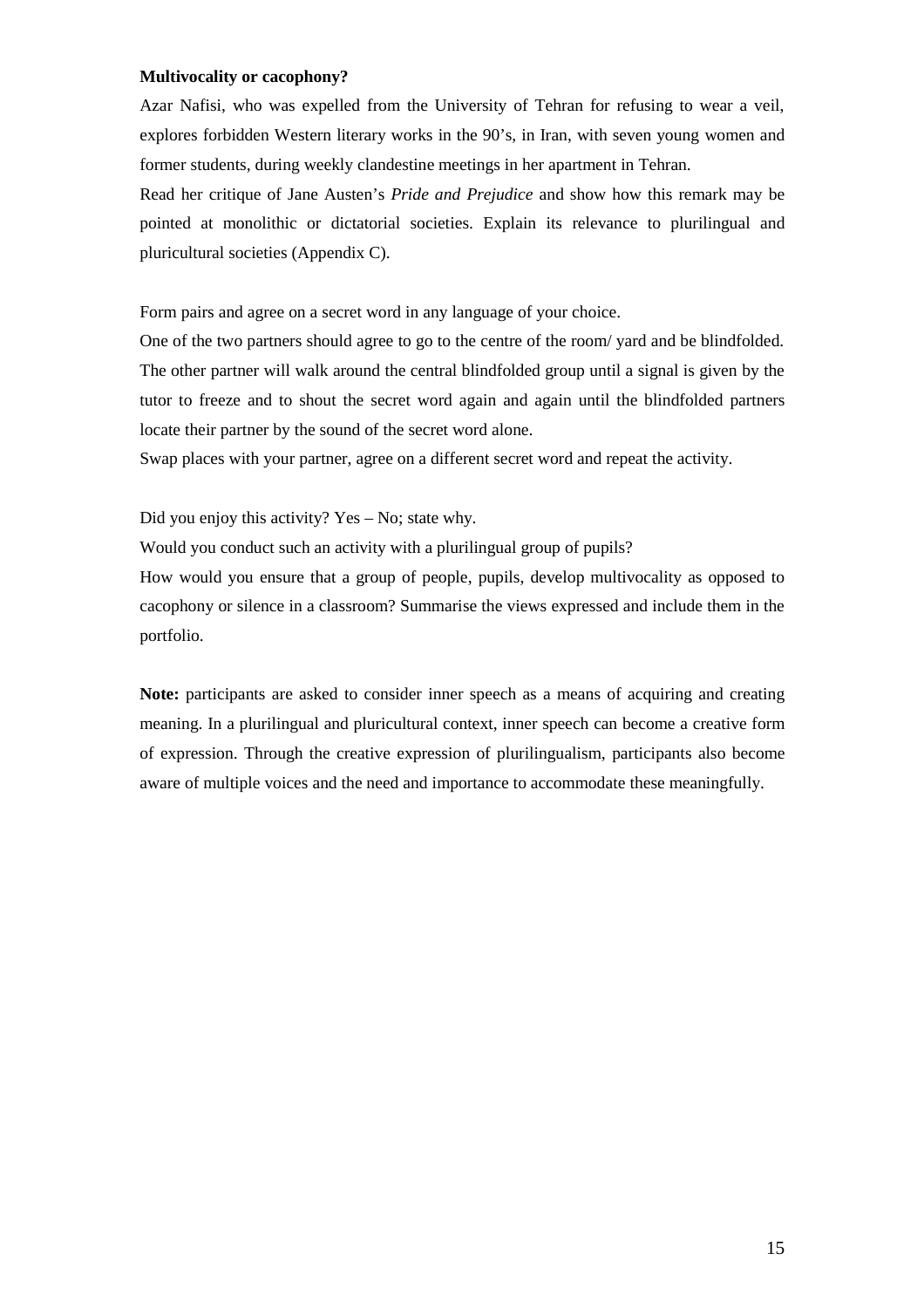### **Worksheet 5 - When an identity is threatened**

### Timing: 60'

Materials: flipchart paper to record and display participants' work. Camera to photograph the work to be included in the portfolio.

Objective**:** to show how humour is often part of plurilingual and pluricultural experiences.



Read Amin Maalouf's and Eva Hoffman's views on threatened identities (Appendix D). Do you agree with them?

Why do Maalouf and Hoffman refer to 'complexité souriante' and 'delicious comedy' when people talk about other cultures that are threatening or 'bothering' them? What form does this 'delicious comedy' often take?

Do you have examples of such humorous manifestations? Could these manifestations be perceived to be 'politically incorrect'? Why?



Make a poster to illustrate your point with concrete examples of humour and identity-related topics in one column on the left and identify the political incorrectness in another column on the right of the poster.

单单单

Whole class activity

Share this poster with the wider group.

Include a copy of this poster in your portfolio and choose another one from the wider group.

**Note:** while humour is very welcome in many situations, certain forms of humour can also contribute to freezing meaning into a single interpretation or a single understanding of others, thereby establishing stereotypes.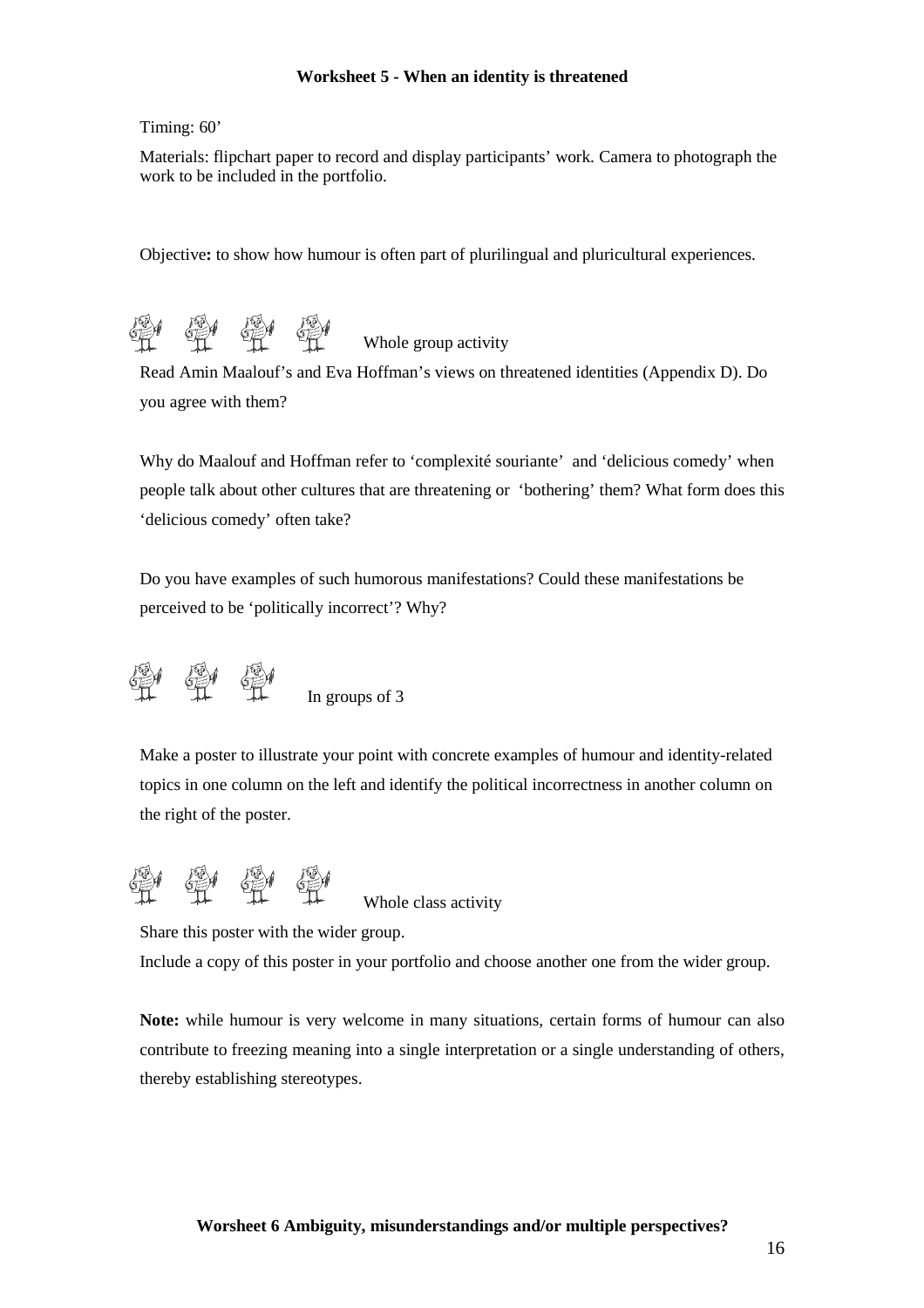Timing: 90'

Materials**:** flipchart paper to make a calligraphy of the invented word in Worksheet 4. Camera to photograph the work to be included in the portfolio.

Objective: to further reflect on the notion of multiple meanings.



The picture below represents a particular form of Islamic calligraphy ( Kufic script). Read the particular understanding Muslims have of the written word (Appendix E). Is this understanding of the written word very different from yours? In what way?



How would you relate this account of Islamic calligraphy to Hoffman's and Nafisi's statements in Appendix E?

Do you believe that one should accept **ambiguity** as a necessary step towards better understanding in plurilingual and pluricultural environments?

Read Hoffman's account of **misunderstandings**. What is the significance of her reference to the narrowness of the bridge?

Did you ever experience misunderstandings? Can you tell a story about such a situation?

Do you think it is important to be aware of individuals' multiple dimensions? How could such dimensions be revealed in the classroom? Make concrete suggestions.

Following the explanations on calligraphy in Appendix E, design a poster in calligraphic style displaying the invented word or utterance devised in Worksheet 4.

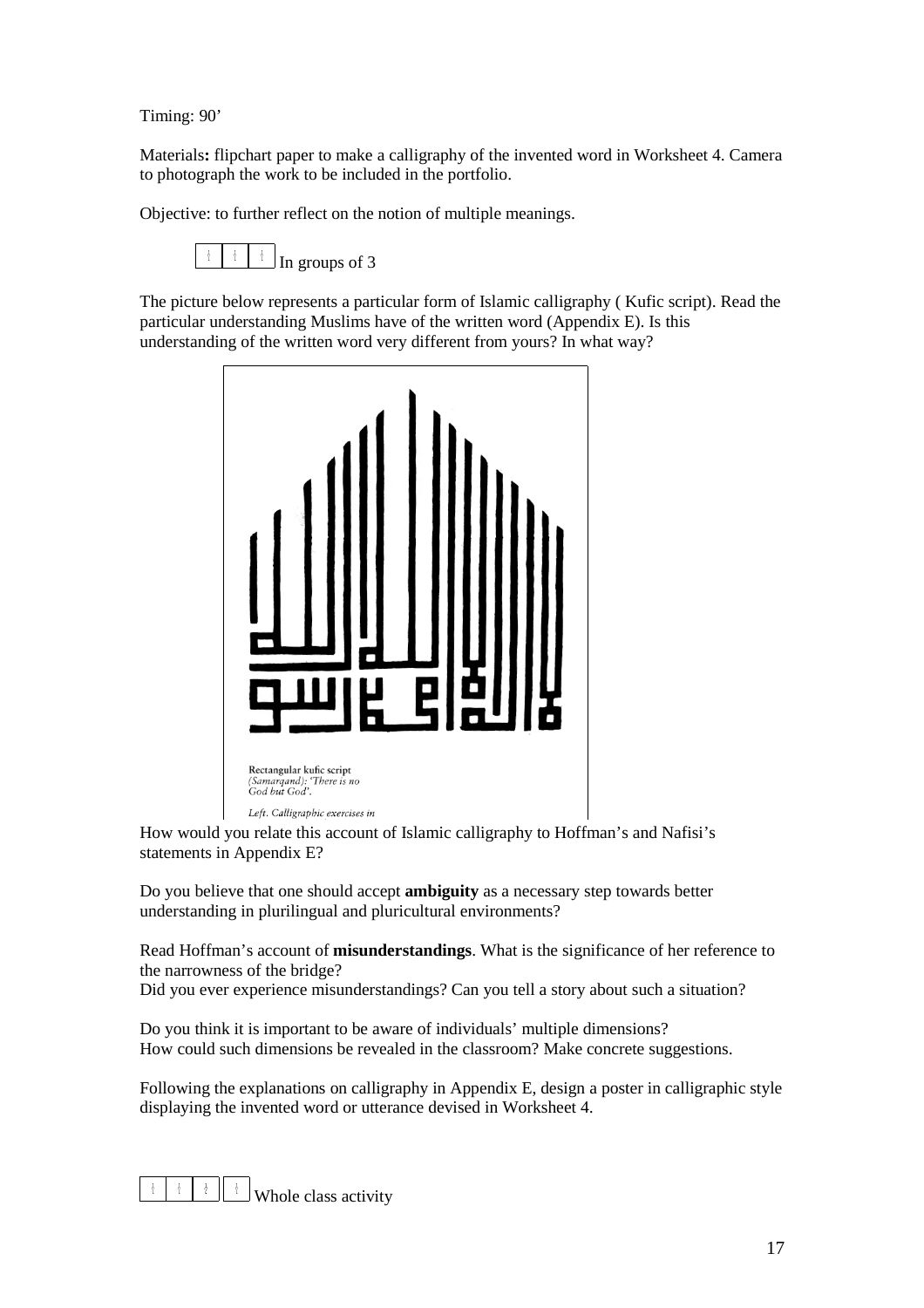Summarise what has emerged from your discussions based on the activities of this worksheet. Share the poster and the summary with the larger group. Include a copy of the poster and the summary in your portfolio.

**Note:** this worksheet is a visual and practical application of Worksheet 4. It touches on the fluidity of meaning and the more challenging aspects of plurilingualism and pluriculturalism such as ambiguity and misunderstanding.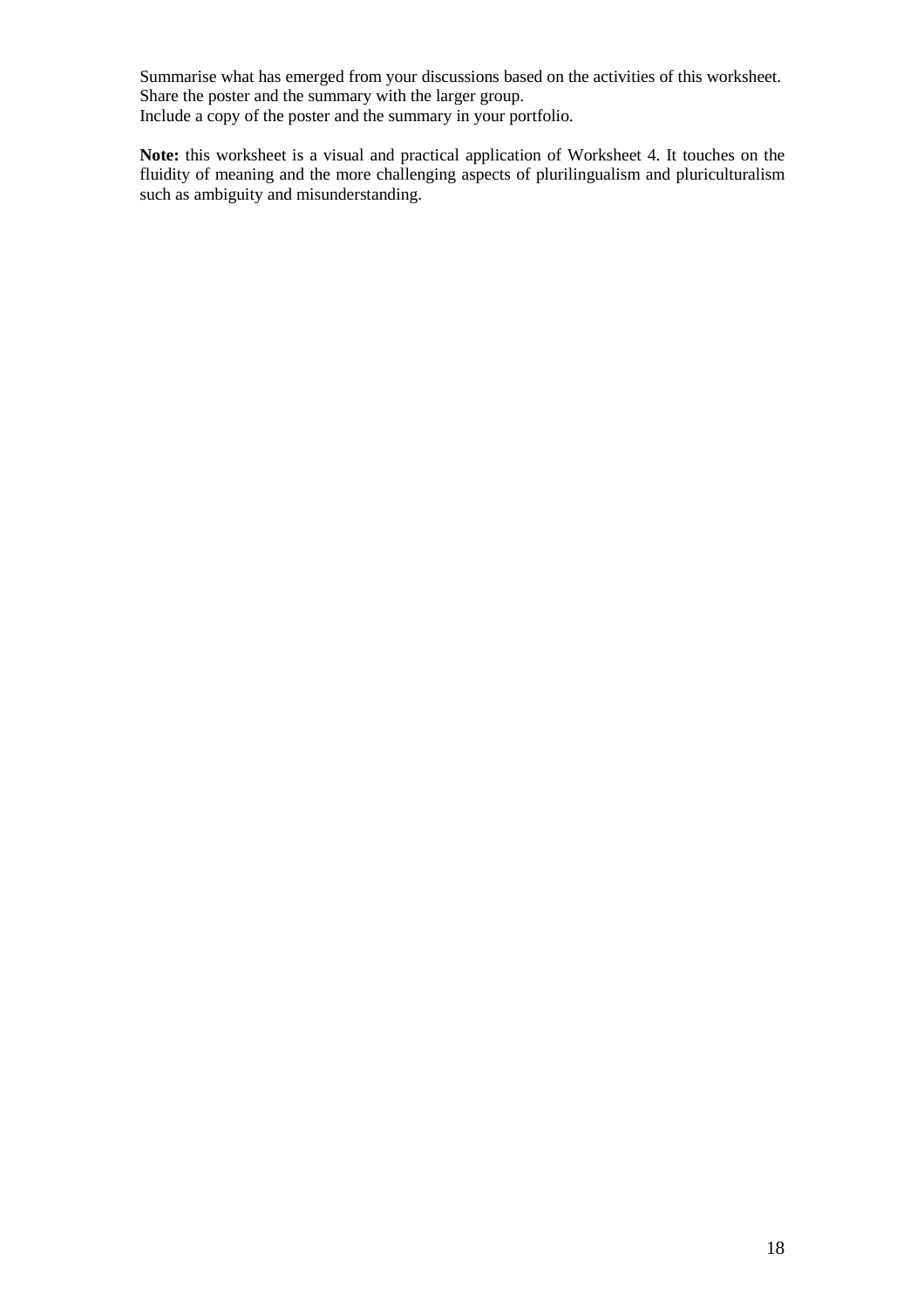# **Worksheet 7 - Symbols, interpretation and translation**

### Timing: 90'

Materials: flipchart for participants to record and share their observations

Objective: to become aware that the acquisition of meaning is the result of an individual's or a society's interpretation**.** 

To accept that translation of meaning and experience is not always possible within plurilingual and pluricultural contexts.



Observe the picture below and the artist's explanation. Note her use of materials and the multiple interpretations of the veil as a symbol. Could you add more interpretations?



Rachel Parry The Veil 2001, spun and woven spiders' webs, wool and slik over a papier mâché form.

The Veil, about healing disconnection between men and women, is made of spun and woven spiders' webs. As well as being a traditional healing remedy for binding wounds, spiders' webs were the subject of my father's work. Veils significant in various cultures, represent such things as humility, psychic protection and erotic power.

### **Interpretation**

Study Nafisi's remarks about her mother in Iran (Appendix F) and discuss the way in which cultural symbols can be appropriated, interpreted and manipulated to change and perhaps distort the public's view of such symbols. Give precise examples from your own culture.

### **Translation**

Sometimes it is very difficult to translate a word because it is bound to the culture that created it. Read Hoffmann's account in Appendix F. Why does the author refer to the 'audience' of the language? Why not a more abstract word such as 'culture'? Do you think it is an important distinction to make? Justify your answer.

Give as many examples as possible, in as many languages as possible of such words with the 'audiences' or cultural dimensions they represent. Show how these words often relate to the norms, values and beliefs of a particular culture. You may like to refer to Joyce's text in Appendix B as a starting point. The words Joyce chose are *home, Christ, ale, master*. Show how these words touch on differences in the beliefs, values and norms as perceived by the Irish author.

Make a poster or a recording of these words with their cultural dimensions.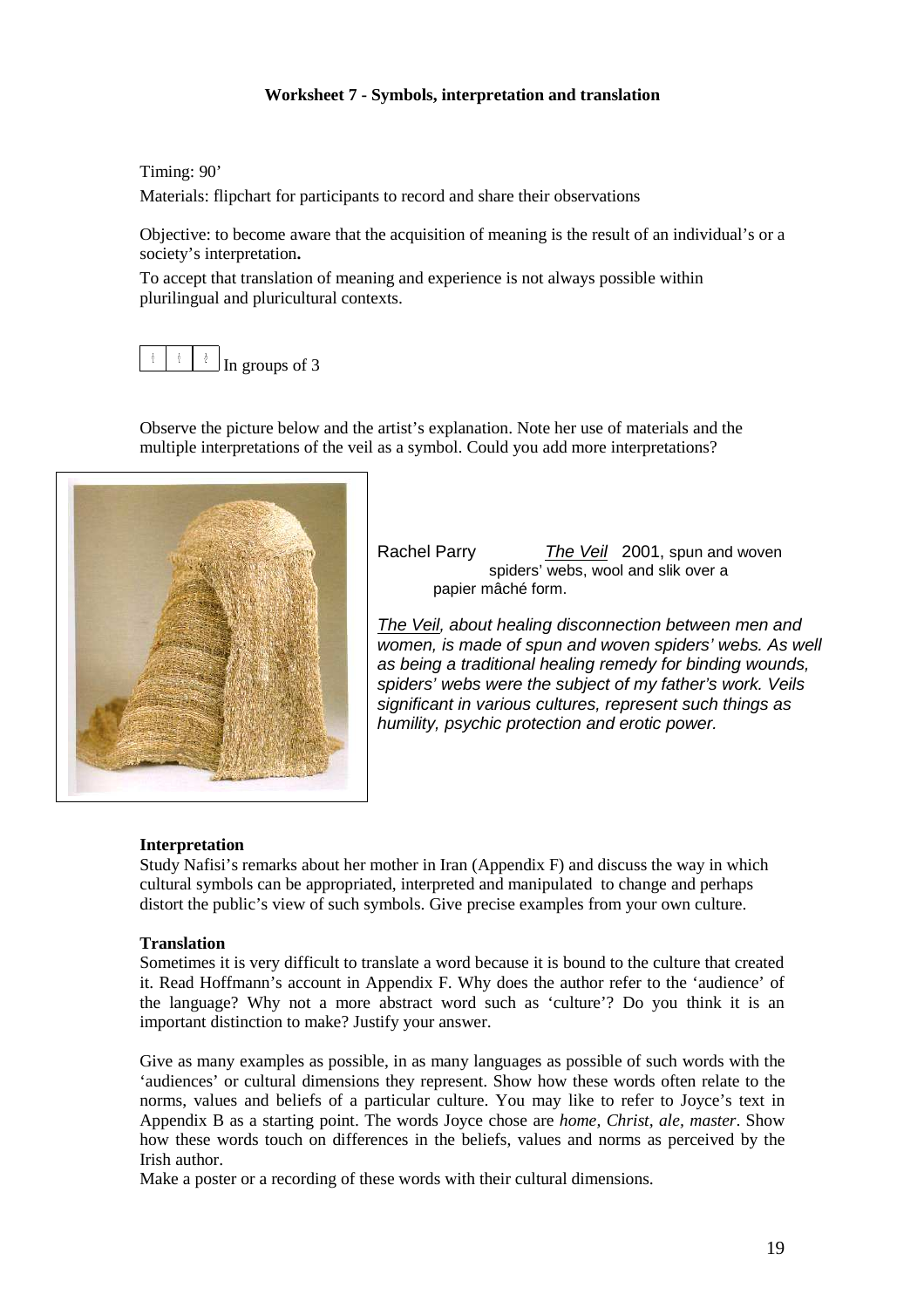

Share these findings with the wider group and include your own group's findings as well as your notes on the wider group's observations in your portfolio.

**Note**: reflection on interpretation and translation heightens one's awareness of the need for respect of others and acceptance of the untranslatability of others' experience into our own experience, our own world. This worksheet can lead to debates on policies of *integration* versus *assimilation* in Europe or America for example.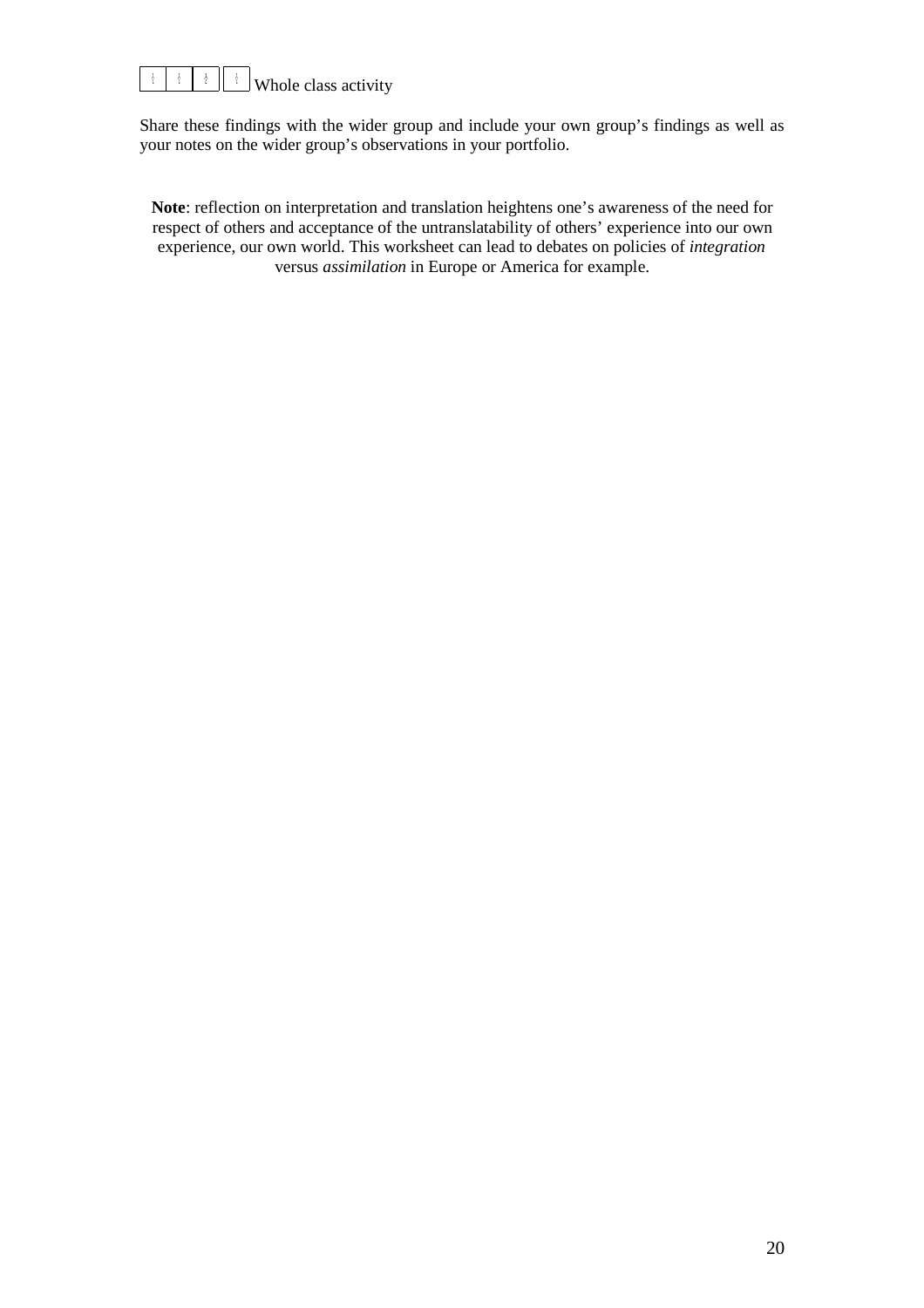Timing: 90'

Materials: flipchart paper for participants to record and share their work. One tape recorder and (ideally) cassettes for each participant to record her/his voice and word.

Objective: to explore ways of creating opportunities for dialogue.



# **Curiosity:**

Do you think curiosity can play a role in pluricultural and plurilingual environments? If so, do you believe it is easy to be curious about others? Justify your answer.

Asar Nafisi quotes Vladimir Nabokov who states:

'Curiosity is insubordination in its purest form'.

Do you agree with Nabokov? Why would curiosity be associated with insubordination? Give examples.

How would you use curiosity in plurilingual and pluricultural environments? Be specific and make a list of your ideas under the heading **Curiosity** and include these in your portfolio.

# **Democracy:**

Study Hoffman's remarks in Appendix G.

Through her discussions with peers and teachers, literary analysis becomes the entry point into her new world.

Can you think of other structures in society, in general, and in your environment, in particular, which may enable an outsider to be welcomed on equal terms?

Can you think of democratic opportunities in a school and in a classroom environment which could become entry points into new worlds?

Make a list of these under the heading **Democracy** and include these in your portfolio.

# **Fun with language**

Appendix G has a collection of words created for fun and as a connection between individuals or between individuals and other worlds. Discover these words and create a special word(s) for your group. You can use as many languages as you wish. State why you have chosen this word(s) and its meaning(s) for the group. Record the word(s) and its meaning(s) on a cassette and make sure that each voice in the group is recorded separately (there should be at least 3 voices in each group). Include the tape in your portfolio.

How would you relate this artist's work to dialogue, curiosity, democracy and fun? Be specific.

# Angie Shanahan

Portrait for a Longing 2004, oil on board



This painting is a combination of still-life and figurative genres, a formulation of my own narrative through our food culture – not as we knew it 20 years ago, but now, in a vibrant multicultural Ireland with the influence of travel and TV cookery programmes, with reference to appetite, conviviality and potential consumption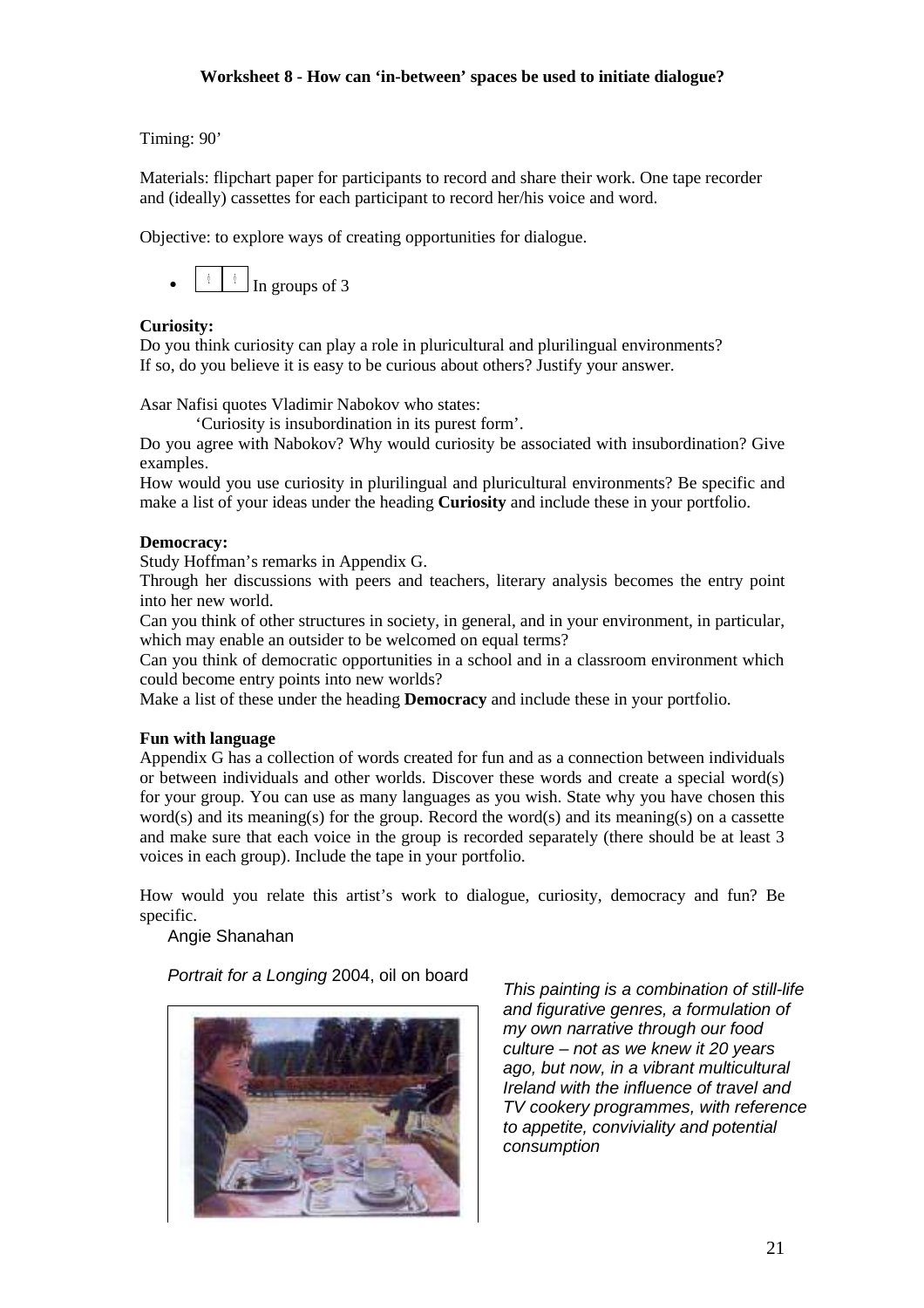$\left\lfloor \frac{1}{2} \right\rfloor$  Whole class activity: play the tape for the wider group.  $\mathcal{E}^+$ 

**Note:** having explored the idea of untranslatability (see Worksheet 7), participants will become aware that dialogue is nevertheless possible in 'in-between' spaces that exist within our immediate and ordinary environment.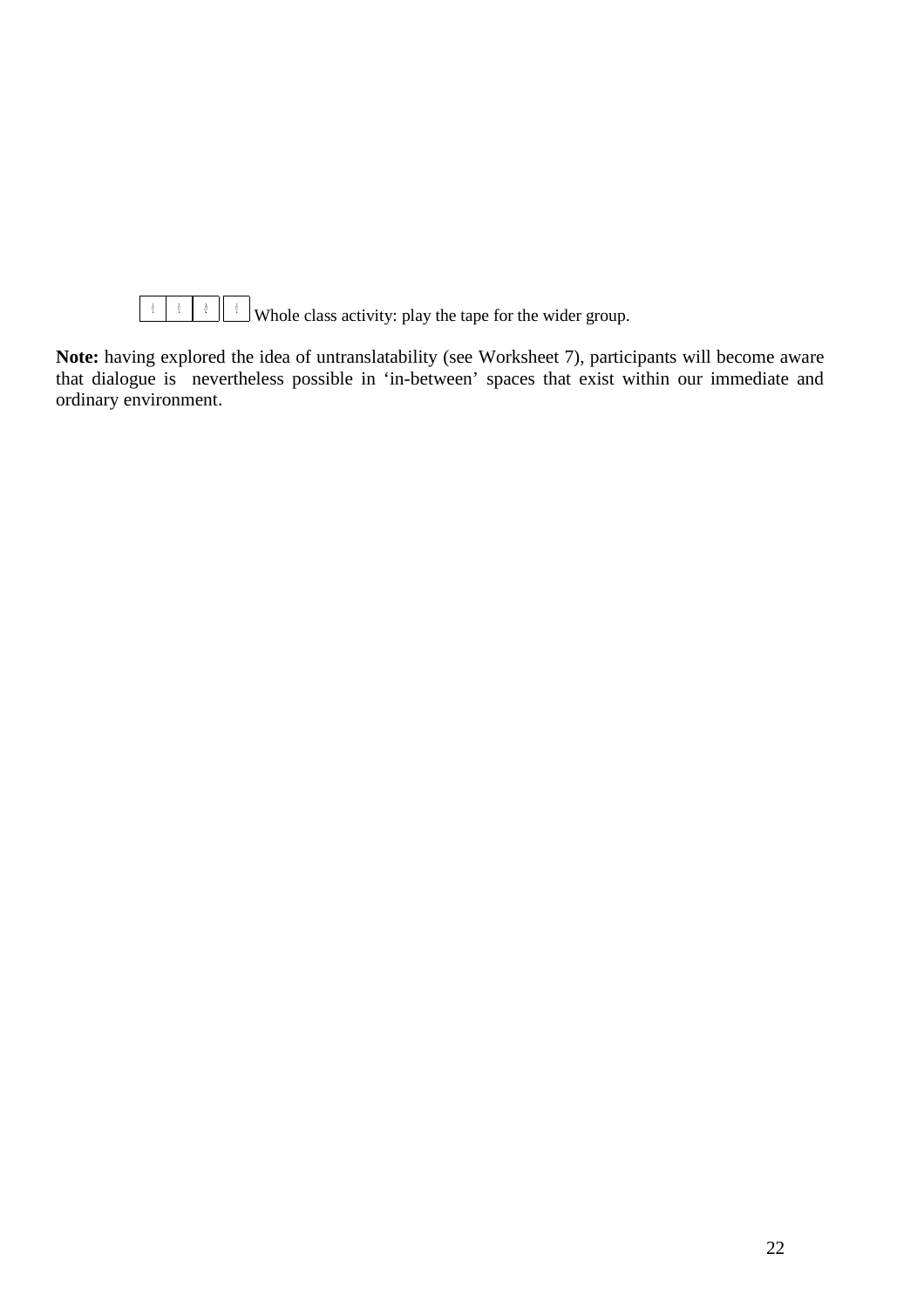# **Worksheet 9 - When 'in-between' spaces become meaningful**

Timing: 90' Materials: flipchart paper and colours

Objective**:** to explore how communication between individuals within plurilingual and pluricultural environments can emerge creatively.

# **'Pattern is the soil of significance' (Hoffman 1991/1994, p.278).**

### ł. ł. In groups of 3

Read Cathal O' Searcaigh's poem in Appendix H. Discuss the pattern that emerges from the poem.

Make a list of all forms of patterns (layering, collage, patchwork, platting...) and represent these patterns visually on a poster – use colour.

Having completed this poster, why does Hoffman believe that pattern can lead to meaning. You may also refer to Boydell's view on art below.

Discuss Rachel Parry's views on stories and how they inspire her (Appendix H). Do you know such stories? Would you consider using such stories in your work? How would you develop them in the context of a plurilingual and pluricultural education? Make notes within your own group.

# Whole class activity

Exchange these ideas with the wider group. Include the wider group's reflections in your portfolio.

Read Vygotsky's account of a word and Hoffman's account of human beings in Appendix H. Show what they have in common.

Reflect on how the awareness or consciousness of inhabiting a pluricultural and plurilingual world can stimulate creative interaction within that world. You may look back on the artistic productions within this unit (writings, paintings) or listen to the music and songs listed in Appendix H.

# Cormac Boydell

# Lascaux Bull 2004, Irish terracotta



All things are connected, and in a fragmented world art is a great connector. The making of art presents an opportunity for great intimacy with the physical stuff of this world and with aspects of our mind that are common to us all. It is my wish that my work brings to others some of the happiness that I have in making it.

At this stage, do you know what it is that artists and plurilingual and pluricultural individuals have in common? (a clue can be found in appendix B).

**Note:** communication happens at many levels and in many ways, between individuals, groups and the world, through words and actions. Connectedness exists precisely because of the disconnectedness that exists around and<br>within us: however, it is dependent on our willingness to make this connections meaningfully within us; however, it is dependent on our willingness to make this connections meaningfully.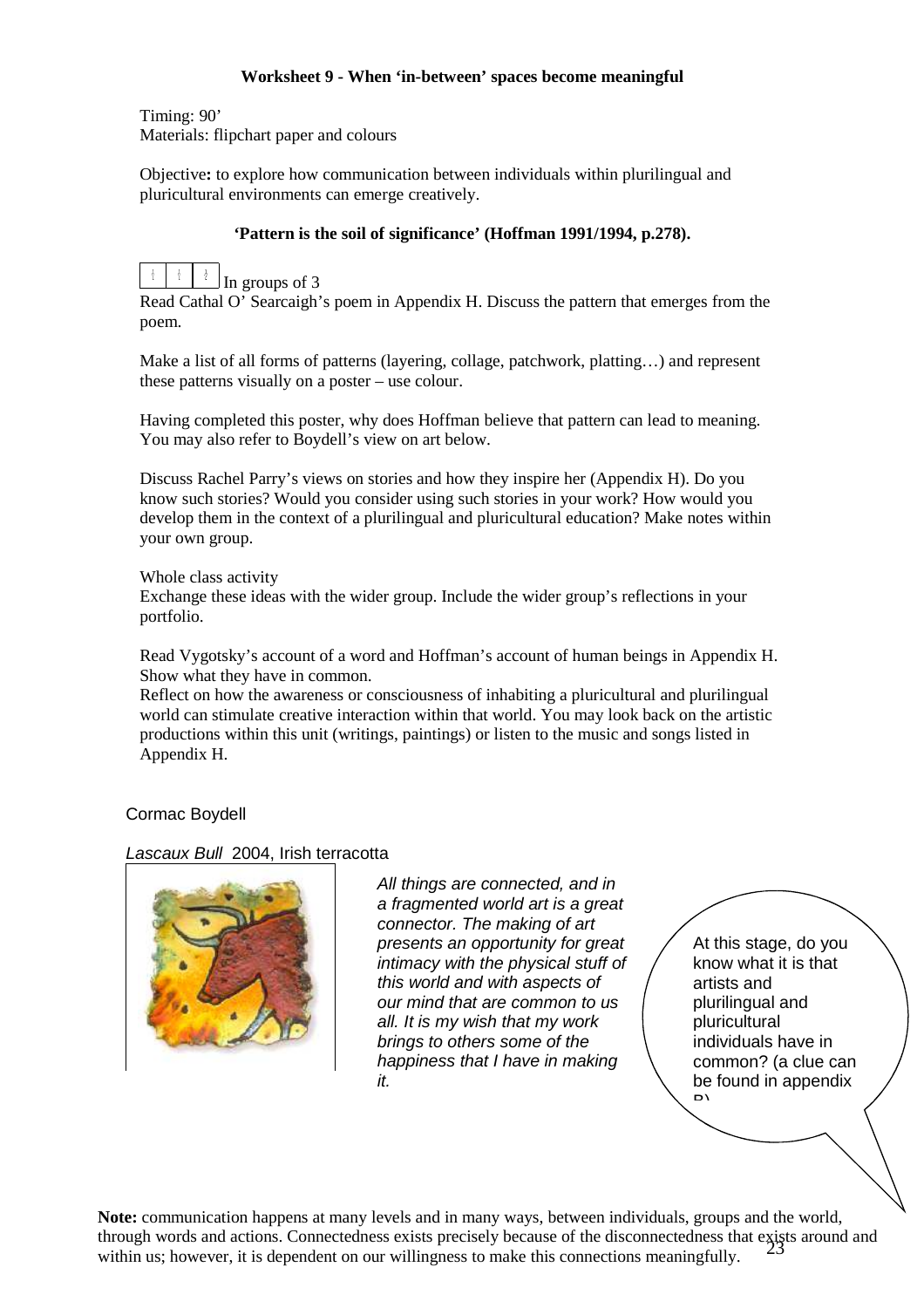# **Worksheet 10 - In practical terms…**

Timing: 90'

Materials: flipchart paper for participants to record and exchange ideas.

Objective: to find ways of applying what has been learned and discovered, in real situations and beyond oneself.

### $\frac{1}{1}$  In groups of 3  $\frac{1}{4}$

# **Personal and social dimensions:**

Return to the rationale of these activities (pp.1 and 2) and reflect on:

- Personal and social dimensions mentioned here; make a note of your comments
- Kramsch' s view that 'language is intrinsically linked … to the culture of the imagination that governs people's decisions and actions…' . What kind of decision or action is likely to emerge out of your awareness of the link between imagination and plurilingual and pluricultural awareness?

 As a teacher, reflect on how the 'in-between' or threshold spaces, where the languages and cultures that surround you and your learners, can be shaped into creative entry points into one another's worlds.

# **Professional dimension:**

Reflect on the professional dimension on pages 3 and 4. Can you illustrate each point with an example? Make notes of these.

How would you justify the pursuit of a plurilingual and pluricultural education in your school to your colleagues, management, pupils, parents?

Would you need to identify 'in-between' or threshold spaces in your work environment? What would you need to do to create such spaces?

- - Organise events – art (portrait painting as a way of discovering another person; patchwork, tapestry, paper weaving to create patterns which are meaningful to the context), music, poetry, drama, dance?
- -Story writing, story-telling for the class, for other classes?
- -Make a film of a day in a multicultural school?
- Cook with and for others?
- -Engage in plurilingual creative writing?
- Create tandem-learning partnerships?
- -Conduct surveys? Show this work to others and to whom?
- -Any other ideas?

Make suggestions and discuss the best ways to stimulate pluricultural and plurilingual awareness through creative engagement in your own environment.

Draw up a list of ideas and identify the practical steps that have to be taken to bring your ideas to fruition :

- Who should you speak with the principal, colleagues, pupils?
- -Who can help you?
- -When would the best time be?
- -Should people be contacted outside the school?
- -Where can the activity take place?
- -Can this activity be integrated in a number of subjects? Which subjects?
- -Would your focus be on the process? On the outcome? On both?
- -How long will it last?
- -Will you need particular materials or can you work with what you have (e.g. people, ideas, language, school space and equipment, objects brought from pupils' homes…)
- - What can you do to make the benefits of such an activity explicit and transparent to all?
- -What can you do so that people don't forget?
- etc.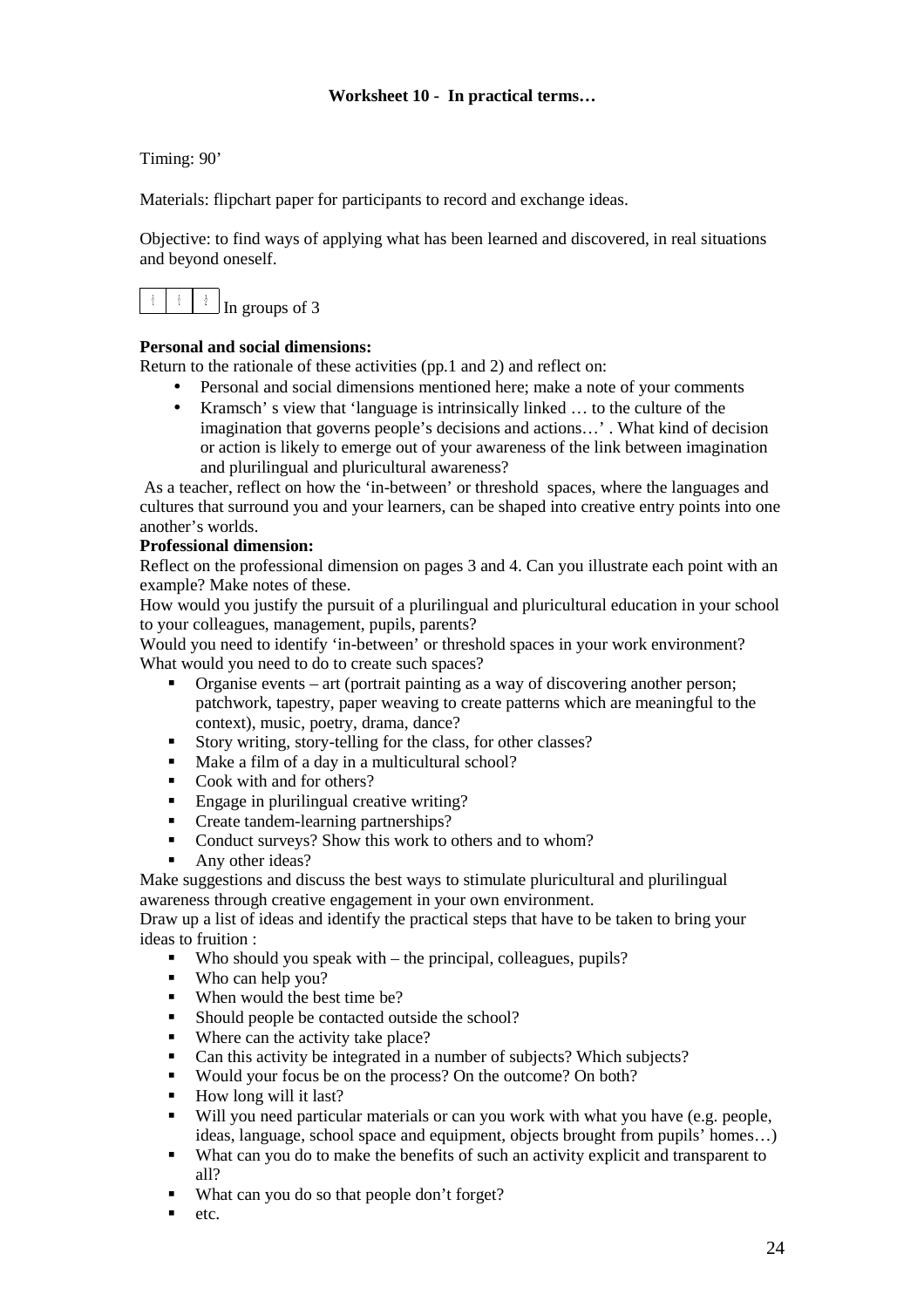Whole group activity Present your suggestions to the whole group and include the plan in your portfolio.

**Note:** participants should feel empowered to actively explore their plurilingual and pluricultural environment for the purpose of promoting genuine plurilingual and pluricultural communication.

### **Appendix A**

### **Note for teachers:**

This is a difficult text which requires concentration on the part of the reader. The individual reader should seek support from the group in order to achieve a shared understanding of the text. The worksheet questions may also help to guide the reader.

### **The location of culture**

'In the *fin de siècle*, we find ourselves in a moment of transit where space and time cross to produce complex figures of difference and identity, past and present, inside and outside, inclusion and exclusion. For there is a sense of disorientation, a disturbance of direction, in the 'beyond': an exploratory, restless movement caught so well in the French rendition of the words *au-delà* – here and there, on all sides, fort/da, hither and thither, back and forth….

The move away from the singularities of 'class' and gender' as primary conceptual and organisational categories has resulted in an awareness of the subject positions – of race, gender, generation, institutional location, geopolitical locale, sexual orientation – that inhabit our claim to identity in the modern world.

What is theoretically innovative, and politically crucial, is the need to think beyond narratives of originary and initial subjectivities and to focus on those moments or processes that are produced in the articulation of cultural differences. The 'in-between' spaces provide the terrain for elaborating strategies of selfhood –singular and communal – that initiate new signs of identity, and innovative sites of collaboration, and contestation in the act of defining society itself.

It is in the emergence of interstices – the overlap and displacement of domains of difference – that the intersubjective and collective experiences of nationness, community interest or cultural value are negotiated .

(Homi K. Bhabah 1994, pp.1-2)

### Reading Lolita in Tehran

 'An absurd fictionality ruled our lives. We tried to live in the open spaces, in the chinks created between that room, which had become our protective cocoon, and the censor's world of witches and goblins outside. Which of these two worlds was more real and to which did we really belong? We no longer knew the answers. Perhaps one way of finding out the truth was to do what we did: to try to imaginatively  $25$ articulate these two worlds, and through that process, give shape to our vision and identity'. (Nafisi 2003, p.26)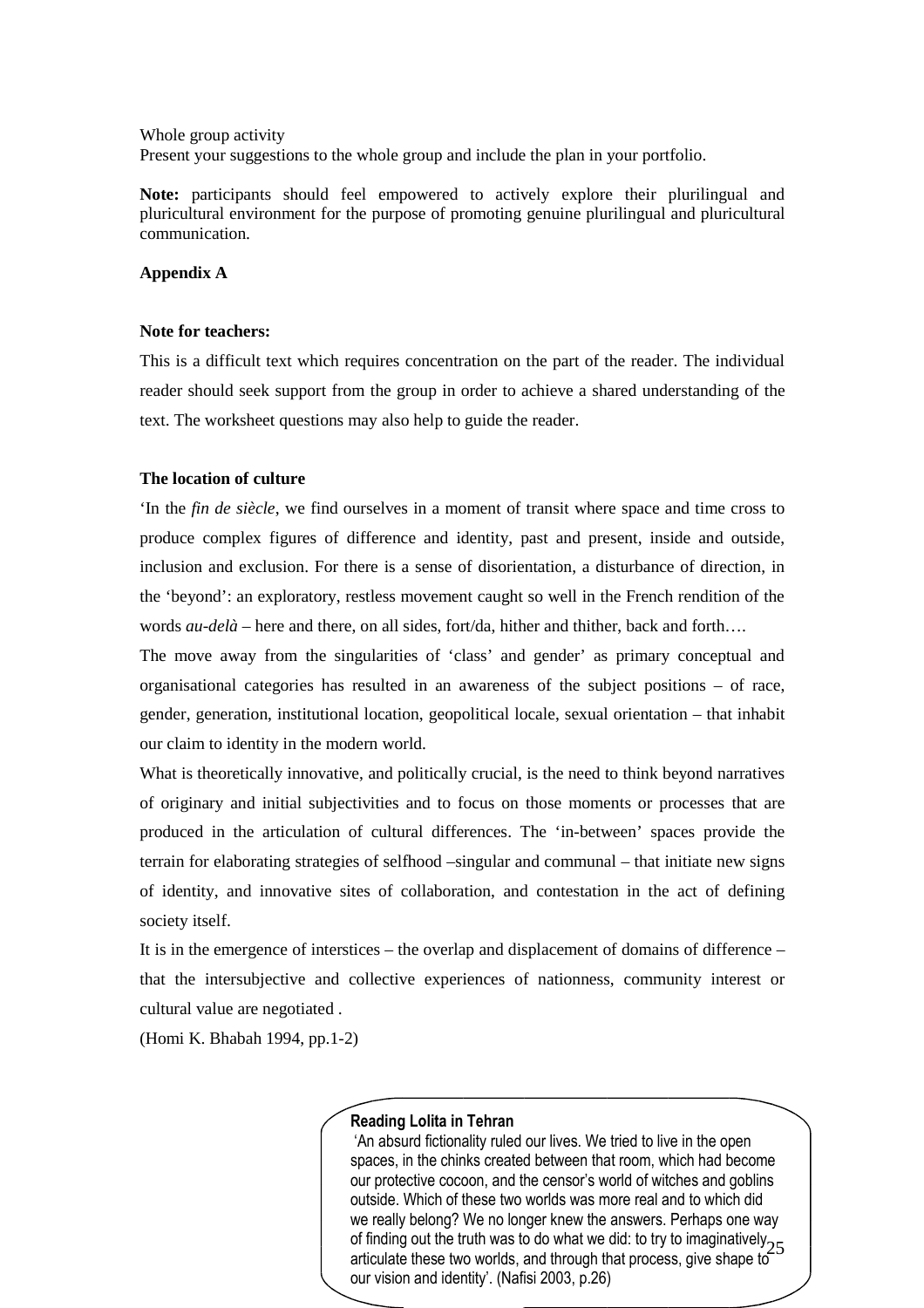# **Appendix B**

# Reading Lolita in Tehran

'In Austen's novels, there are spaces for oppositions that do not need to eliminate one another in order to exist. There is also space – not just space but a necessity – for self-reflection and selfcriticism. Such reflection is the cause for change' (Nafisi 2003, p.268).

'Maker of Places, remembrances, Narrate such fragments for me:

One body. One spirit. One place. One name. The city where I was born. The river that runs through it. The nation which eludes me.

Fractions of a life It has taken me a lifetime To claim'. (Boland 1994, from Anna Livia in A Time of Violence, p.42)

# Lost in translation

'… The gap also becomes a chink, a window through which I can observe the world. The apertures of perception have widened because they were once pried apart. Just as the number '2' implies all other numbers, so a bivalent consciousness is necessarily a multivalent consciousness'. (Hoffman 1989, p.272).

'Like everybody, I am the sum of my languages, the language of my family and children, and education and friendship, and love, and the larger changing world – though, perhaps I tend to be more aware than most of the fractures between them, and of the building blocks. The fissures sometimes cause me pain, but in a way, they're how I know I'm alive'. Anna Livia **Anna Livia Anna Livia Anna Livia Anna Livia Anna Livia Anna Livia Anna Livia Anna Livia Anna Livia Anna Livia Anna Livia Anna Livia Anna Livia Anna Livia Anna Livia Anna Livia An** 

# Portrait of the artist as a young man

'The little word [ a tundish] seemed to have turned a rapier point of his sensitiveness against this courteous and vigilant foe. He felt with a smart of dejection that the man to whom he was speaking was a countryman of Ben Jonson. He thought:

- The language in which we are speaking is his before it is mine. How different are the words home, Christ, ale, master, on his lips and on mine! I cannot speak or write these words without unrest of spirit. His language, so familiar and so foreign, will always be for me an acquired speech. I have not made or accepted its words. My voice holds them at bay. My soul frets in the shadow of his language'. (Joyce 1916, p.189)

# About Joyce:

' [Joyce's] living in Europe became a vital and exemplary part of his artistic identity. The sense of needing and finding an alternative space, at one remove, is attractive to many artists and Farrell evokes this magical possibility' (Dunne June  $12<sup>th</sup>$  2004, The prose in perspective

The Irish Times)

# A propos d'appartenances multiples:

…des êtres frontaliers, en quelques sorte, traversés par des lignes de fractures ethniques, religieuses ou autres…

(Maalouf 1998,p.11)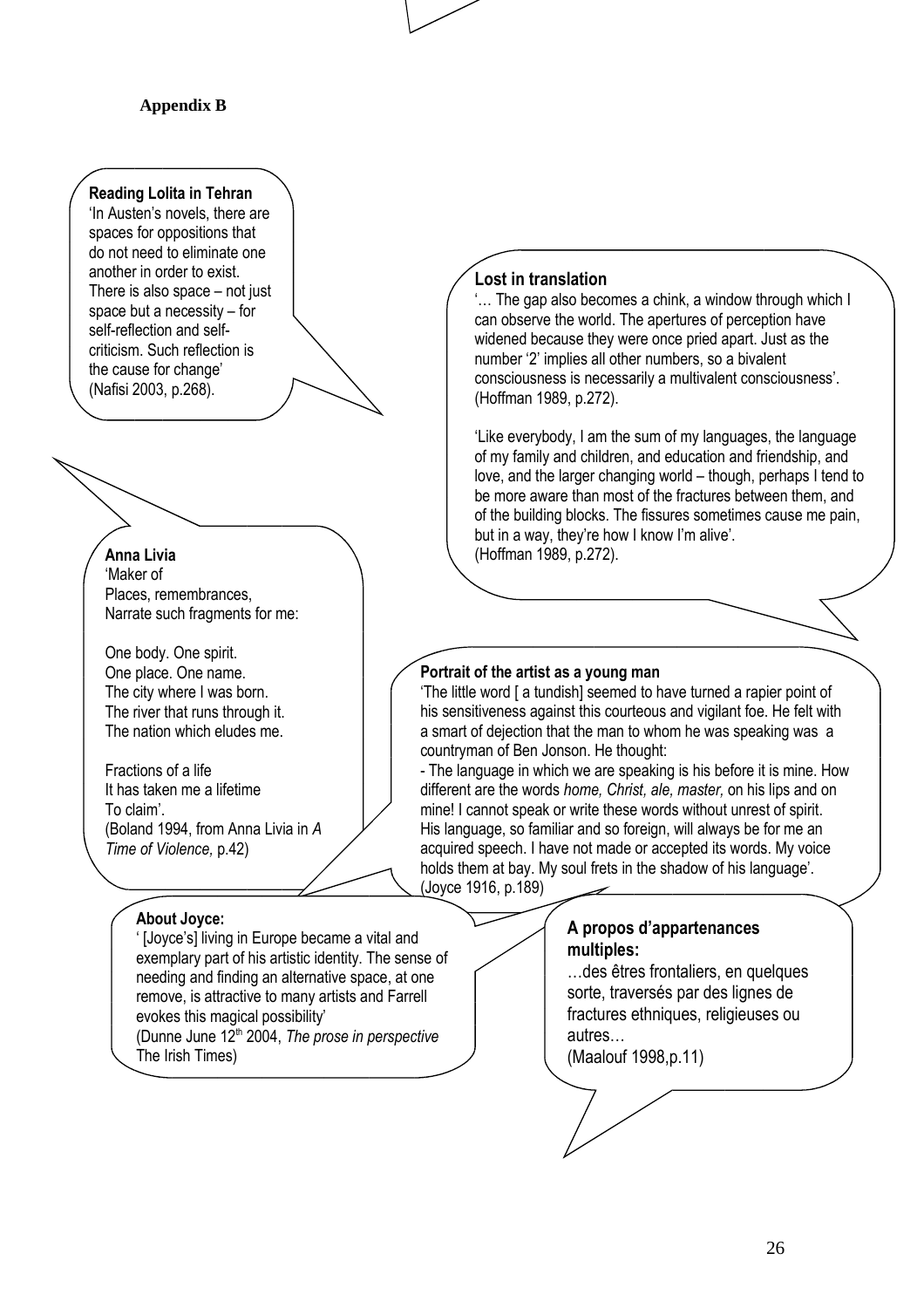# Finnegan's wake

'…so one grand summer evening, after a great morning and his good supper of gammon and spittish, having flabelled his eyes, pilleoled his nostrils, vacticanated his ears and palliumed his throat, he put on his impermeable, seized his impugnable, harped on his crown and stepped out of his immobile De Rure Albo… (Joyce 1939, p.152)

# Reading Lolita in Tehran

'Austen's ability to create multivocality, such diverse voices in relation and in confrontation within the cohesive structure of the novel is one of the best examples of the democratic aspect of the novel'.

(Nafisi 2004, p.268)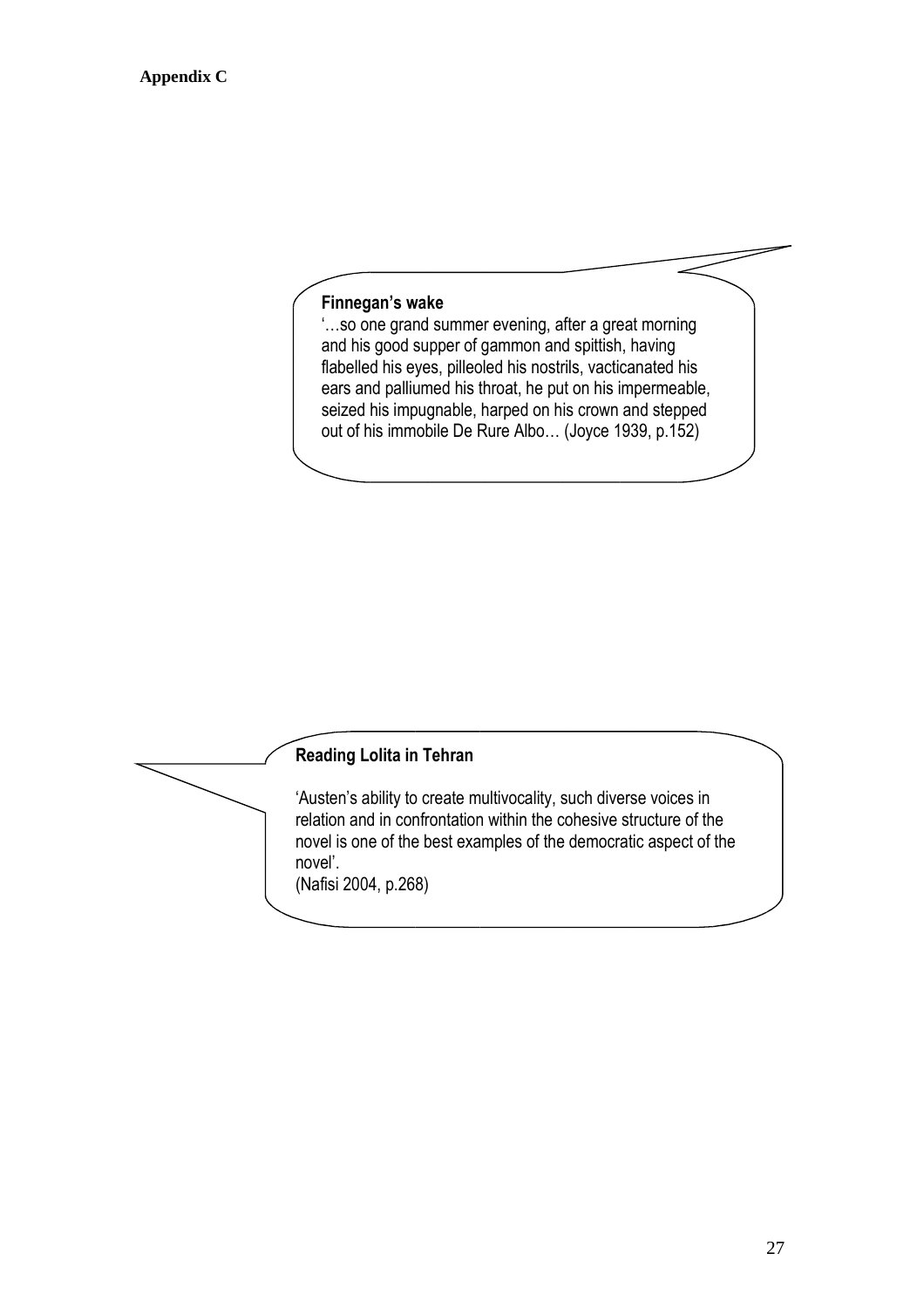# Identités meurtrières

Là où les gens se sentent menacés dans leur foi, c'est l'appartenance religieuse qui semble résumer leur identité entière. Mais si c'est leur langue maternelle et leur groupe ethnique qui sont menacés, alors ils se battent farouchement contre leurs propres coreligionnaires. Les Turcs et les Kurdes sont également musulmans, mais différents par la langue; leur conflit en est-il moins sanglant?…Tchèques et Slovaques sont également catholiques, cela a-t-il favorisé la vie commune?

Tous ces exemples pour insister sur le fait que s'il existe, à tout moment, parmi les éléments qui constituent l'identité de chacun, une certaine hiérarchie, celle-ci n'est pas immuable, elle change avec le temps et modifie en profondeur les comportements.

… souvent, l'identité que l'on proclame se calque – en négatif – sur celle de l'adversaire. Un Irlandais catholique se différencie des Anglais par la religion d'abord, mais il s'affirmera, face à la monarchie, républicain, et s'il ne connaît pas suffisamment le gaélique, du moins parlera-t-il l'anglais à sa manière ; un dirigeant catholique qui s'exprimerait avec l'accent d'Oxford apparaîtrait presque comme un renégat.

Il y aurait, là encore, des dizaines d'exemples pour illustrer la complexité – parfois souriante, souvent tragique – des mécanismes de l'identité.

(Amin Maalouf 1998, p.19-21)

# Lost in translation

'A culture talks most about what most bothers it; the Poles talk compulsively about the Russians… the Americans worry about who they are… Each of course is delicious comedy to the other – the comedy from which so much expatriate writing is made.' (Hoffman 1991/1994, p.264)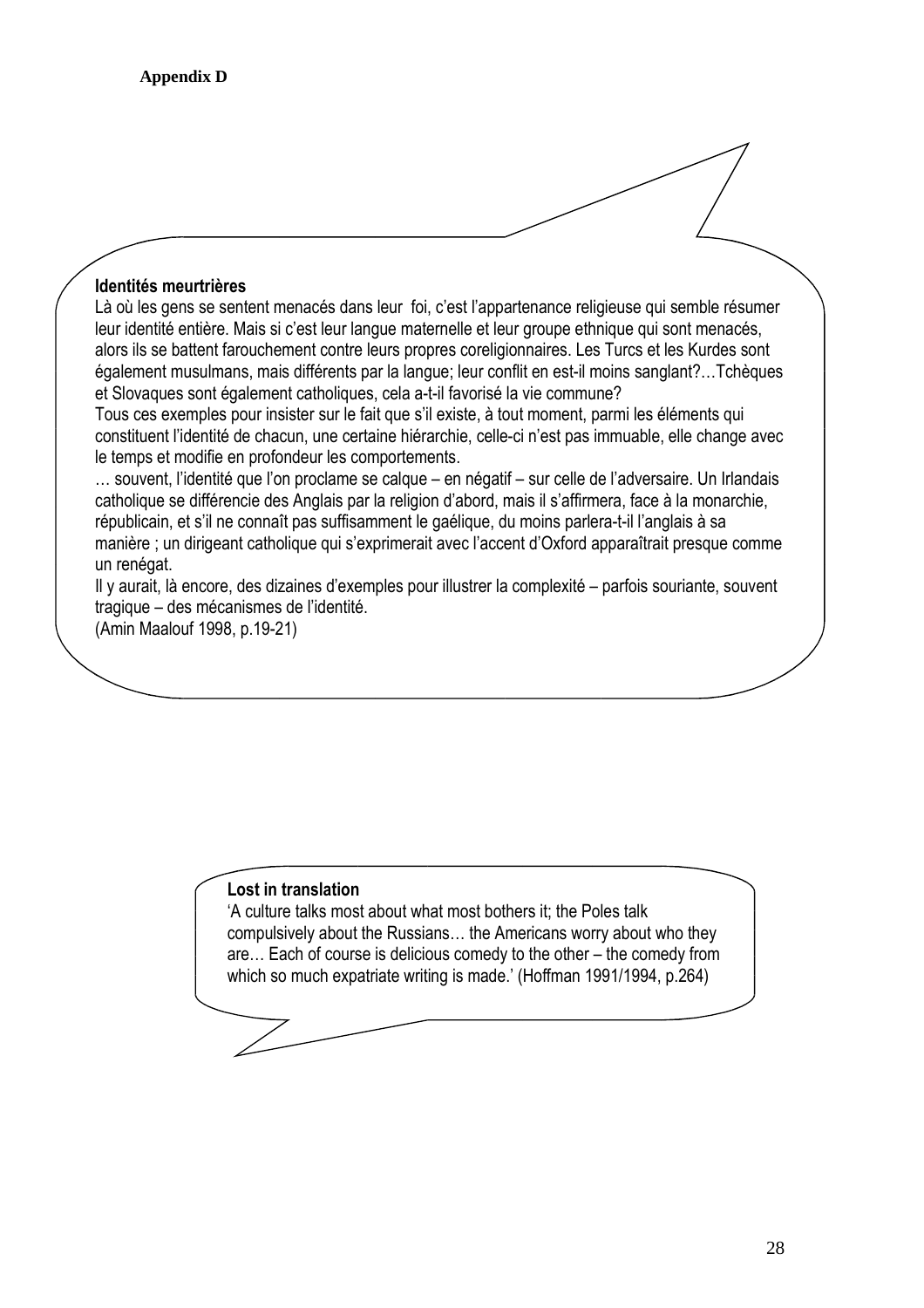# Calligraphy:

How is this square kufic calligraphy to be read? The reader will immediately note a sign on the right, which introduces the shahada, one of the key phrases in Muslim belief: 'There is no God but Allah, and Muhammad is his prophet'. Recognising this statement, the reader will next try to discover the arrangement of the letters. This is a work of recognition, which to be done properly, requires the deciphering of a number of rhetorical figures such as an inversion, reversal of characters and their re-arrangement. Reading is thus not a matter of following a single line of text, for here it can in fact be recognised by any permutation of its letters. The calligraphic line requires to be spelled , to be re-articulated according to calligraphic requirements… the text is presented first, then withdrawn, like musical variations on a theme. The effect of calligraphy is to disturb the course of the text. It emanates from language and returns to it, coming and going, as it were, at one remove from it. The mind takes pleasure in this paradoxical approach to the written line… one reads only what one already knows. But perhaps this is the principle behind all imaginative language in its written form… meaning is a sort of optical illusion, skimming across a celestial prism. Calligraphy alters the lighting effects…. Removing preconceptions and reiterations from the linguistic base and highlighting its symbolism' (Khatibi and Sijelmass 1999/2004, p.90-1).

# **Ambiguity**

'Because I have learned the relativity of cultural meanings on my skin, I can never take a set of meanings as final.' (Hoffman 1989/1991, p.275)

'… when she wanted to explain the concept of ambiguity in a novel, she always used her chair trick. In the next session, I started the class by picking up a chair and placing it in front of me. What do you see I asked the class. A chair. I then placed the chair upside down. Now what do you see? Still a chair. Then I straightened the chair and asked a few students to stand in different places around the room, and asked those both standing and those sitting to describe the same chair'. (Nafisi 2004, p. 198-9).

# **Misunderstandings**

'nevertheless, Lizzy and I set out to understand each other with a will – and we run into misunderstandings with the rude surprise of rams butting into each other in the middle of a narrow bridge'. (Hoffman 1989/1991, p.175)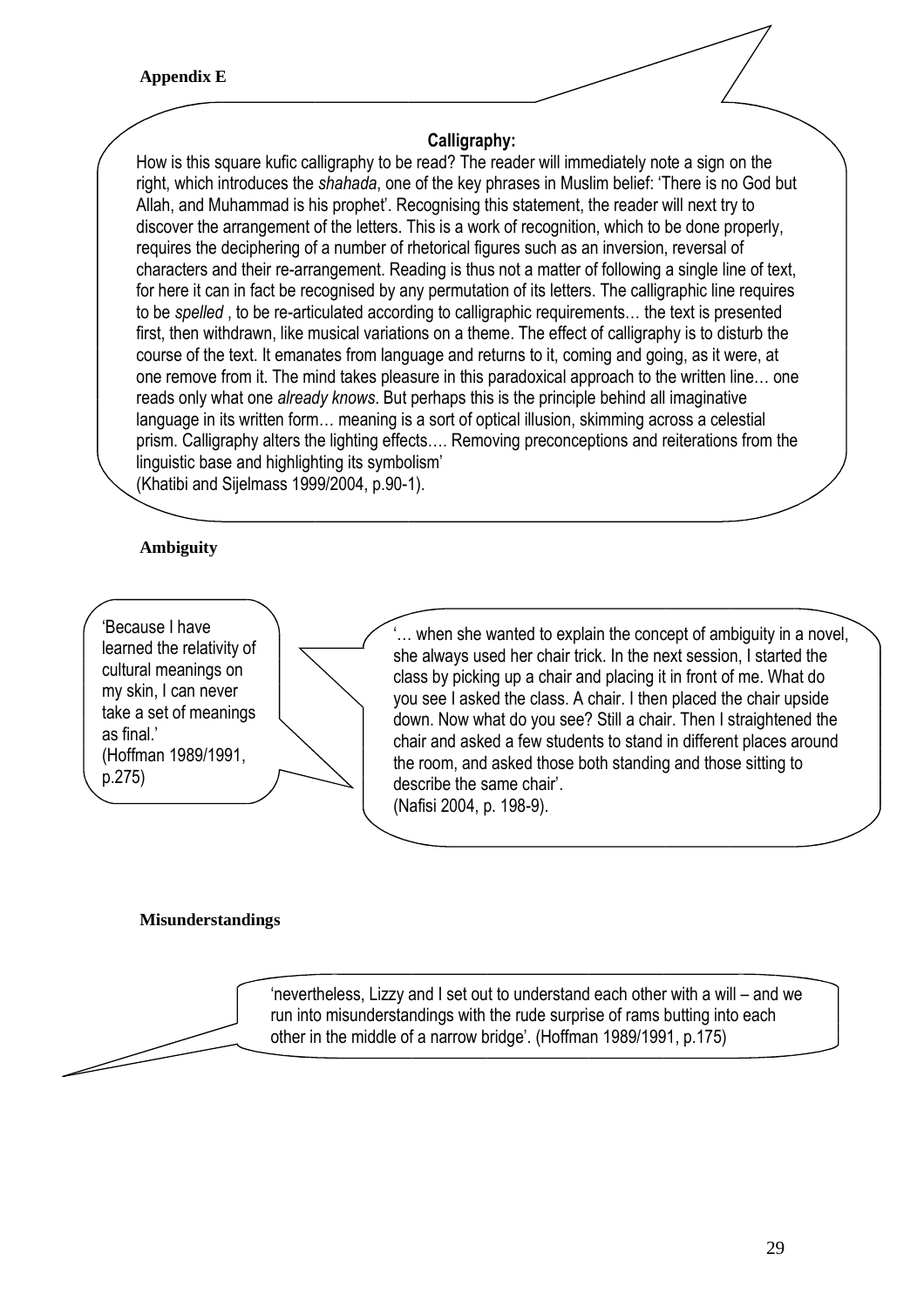# **Interpretation**

'[The author's grandmother] resented the fact that her veil, which to her was a symbol of her sacred relationship to God, had now become an instrument of power, turning the women who wore them into political signs and symbols'.  $(1.1 - 1.2)$ ;  $2.0004$ ,  $-103$ 

# **Translation**

' In order to transport a single word without distortion, one would have to transport the entire language around it… In order to translate a language, or a text, without changing its meaning, one would have to transport its audience as well' (Hoffman 1991/1994, p.272-3)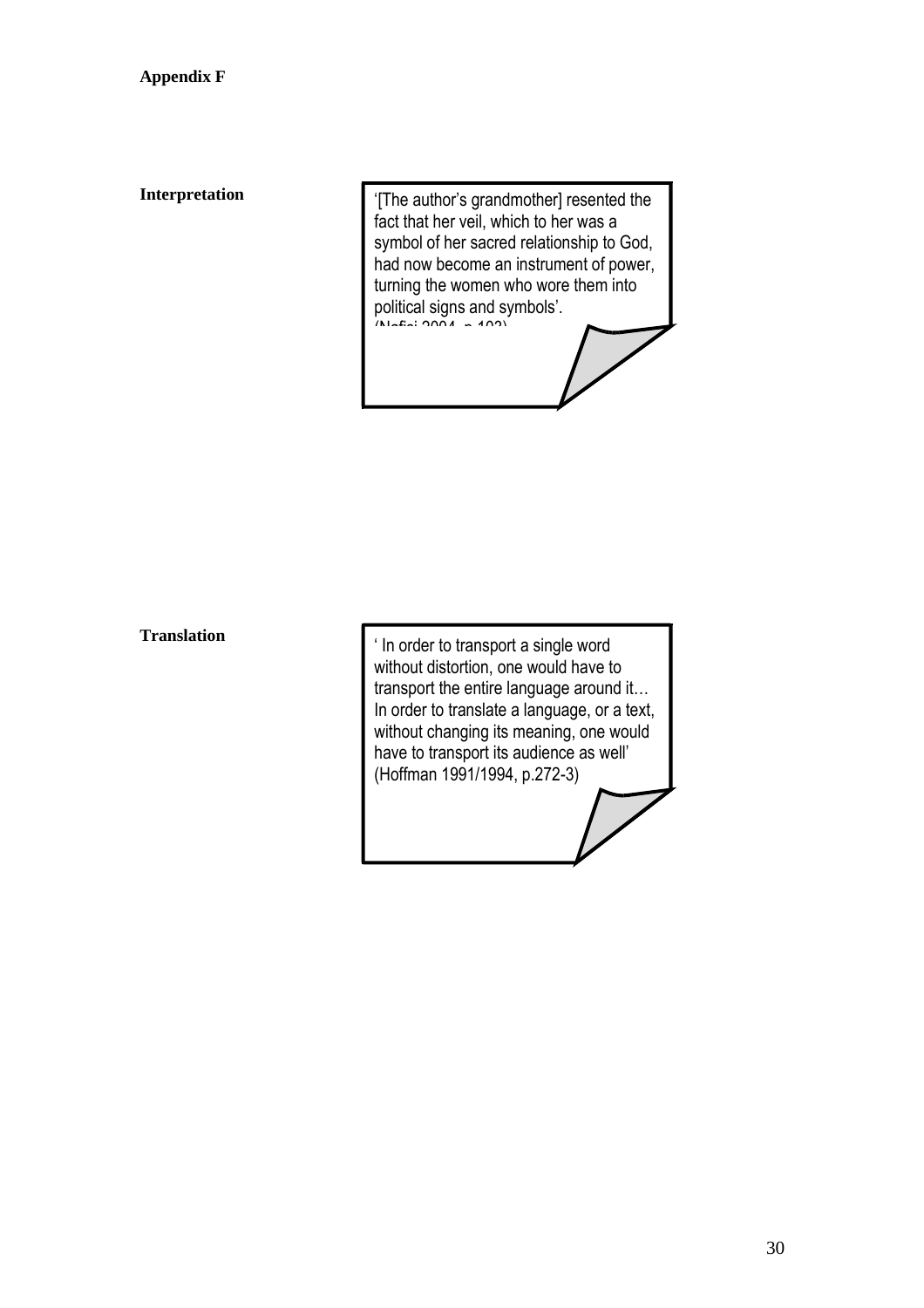**Appendix G Democracy Fun** Thyn Monroeach;<br>Seadán gortach agus *takeaway microwave*ach; entitled as the series of the series of the series of the series of the series of the Tá muid rince seiteach aghtaka $_{\mathsf{And}}$  search engineered; nerronnt nskawntoWe're barmbracked (Joyce And pina colada'd, 'I love words insofar as they correspond to th<sup>t We're</sup> Marilyn Monroed EARCAIGH may be made, the more did Womaned; of joy. {<br>تو مارچ الله عن الله عن الله عن الله عن الله عليه الله عليه الله عليه الله عن الله عن الله عن الله ع if shaping it is salinon-shortaged.<br>Anf microwaifish;<br>it is much a new more to a new more to a new more to a new more to a new more to a new more to a new more than i ceanntuiach<br>mod conach: is until iwe're Old Wives Taled Agus bungaló *mod con*ach;<br>T 'I've learned that in a democratic educational system, in a democratic ideology of reading, I am never made to feel that I'm an outsider poaching on others' property. In this country of learning, I'm welcomed on equal terms, as it's through the democratising power of literature that I begin to feel at home in America, even before I understand the literature or America, or the relationship between them, very well'. (Hoffman 1989/1994, p.183-4). ...upsilamba was one of Nabokov's fanciful creations... I said I associated upsilamba with the impossible joy of a suspended leap. Yassi… cried out that she always thought it could be the name of a dance – you know, "C'mon, baby, do the Upsilamba with me"… Manna suggested that upsilamba evoked the image of a small silver fish leaping in and out of a moonlit lake… For Azin, it was a sound, a melody. Mahshid described an image of three girls jumping rope and shouting "Upsilamba!" with each leap. For Sanaz, the word was a small African boy's secret magical name. Mitra wasn't sure why the word reminded her of the paradox of a blissful sigh. And to Nassrin it was the magic code that opened the door to a secret cave filled with treasures… [that word] became the code word that opened the secret cave of remembrance (Nafisi 2004, p.21). CATHAL O' SEARCAIGH Trasnú … Tá muid teach ceanntuíach Tá muid seanbhean bhotach Agus Marilyn Monroeach; Tá muid scadán gortach Tá muid seanscéal báiníneach agus scoopscéal Sky-ach; Tá muid turas an tobaireach agus rock'n roll walkmanach; Tá muid dún daingeanach agus mobile homeach; Tá muid carr capallach agus Vauxhall Cavalier-each; Tá muid béadán baileach agus porn internetach; Tá muid bairín breacach agus pina colada cheesecakeach; agus hócaí pócaí cairiócaíach. Tá muid ag fí ár dtodhchaí as ár ndúchas; ag magee-áil ár mbréidín brocach buí, ag Levi-áil ár mbrístí de chorda an rí, Ó, tá muid ag fí ár dtodhchaí as ár ndúchas. Translation by Frank Sewell Sic Transit … We're thatch-roofed And bungalow mod-conned; And satellite-dished; FrenchAnd CD walkmaned: We're cross-bordered And station wagoned; We're horsepowered And Vauxhall Cavaliered; We're local gossiped We're cheesecaked And tossed salad; We're set danced And hockey pokeyed We're sean nós-ed And karakoe'd. Oh, we're weaving our futures from our past, McGeeing our homespun wraps, Levi-ing our kacks with King Billy's flax $31$ 

Oh, we're weaving our futures from our past.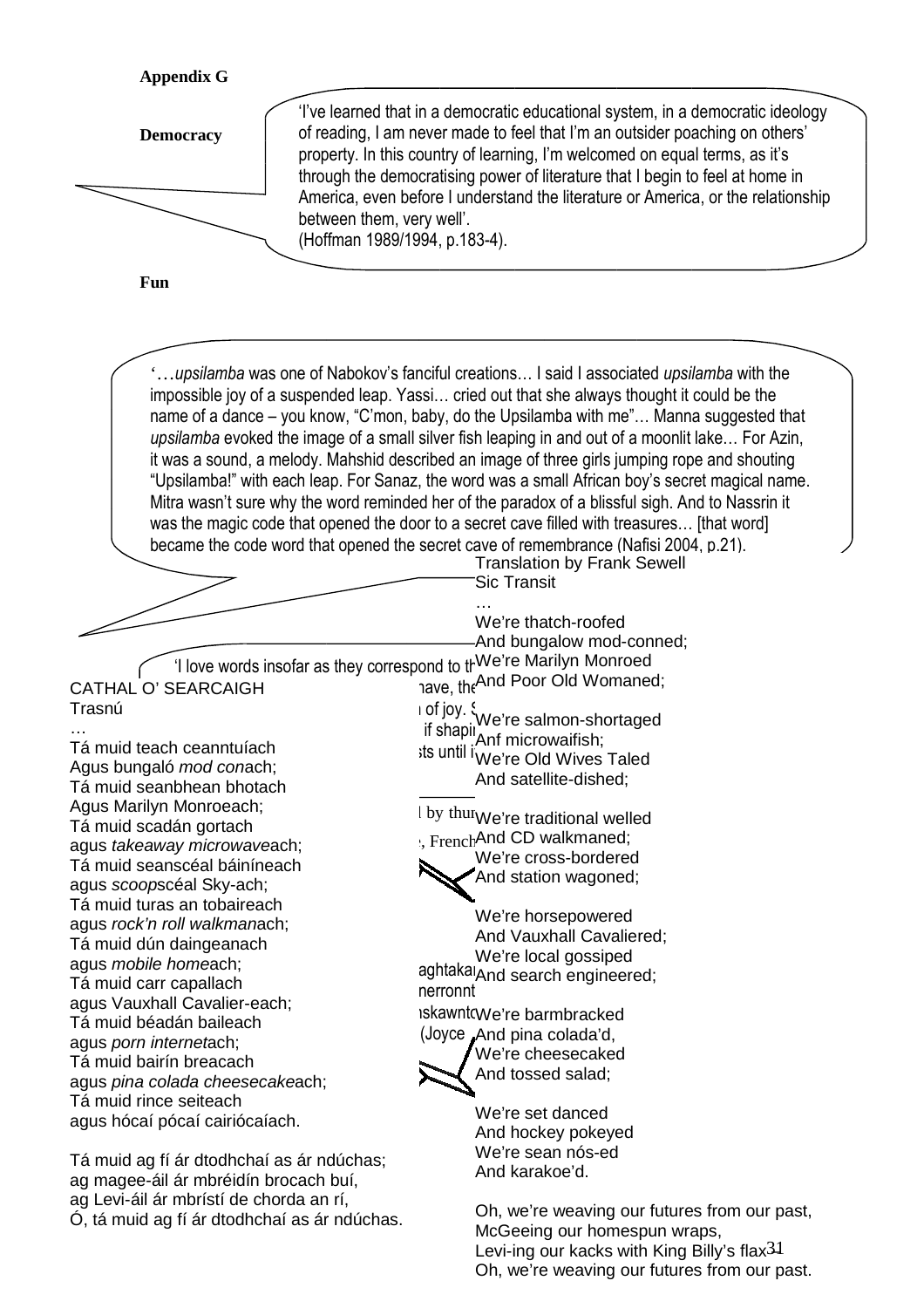# Amin Maalouf

A propos des êtres portant des appartenances multiples:

… ils ont un rôle à jouer pour tisser des liens, dissiper des malentendus, raisonner les uns, tempérer les autres, aplanir, raccommoder… Ils ont pour vocation d'être des traits d'union, des passerelles, des médiateurs entre les diverses communautés, les diverses cultures. Et c'est justement pour cela que leur dilemme est lourd de signification; si ces personnes elles-mêmes ne peuvent assumer leurs appartenances multiples, si elles sont constamment mises en demeure de choisir leur camp, sommées de réintégrer les rangs de leur tribu, alors nous sommes en droit de nous inquiéter sur le fonctionnement du monde.

(Maalouf 1998, p.11)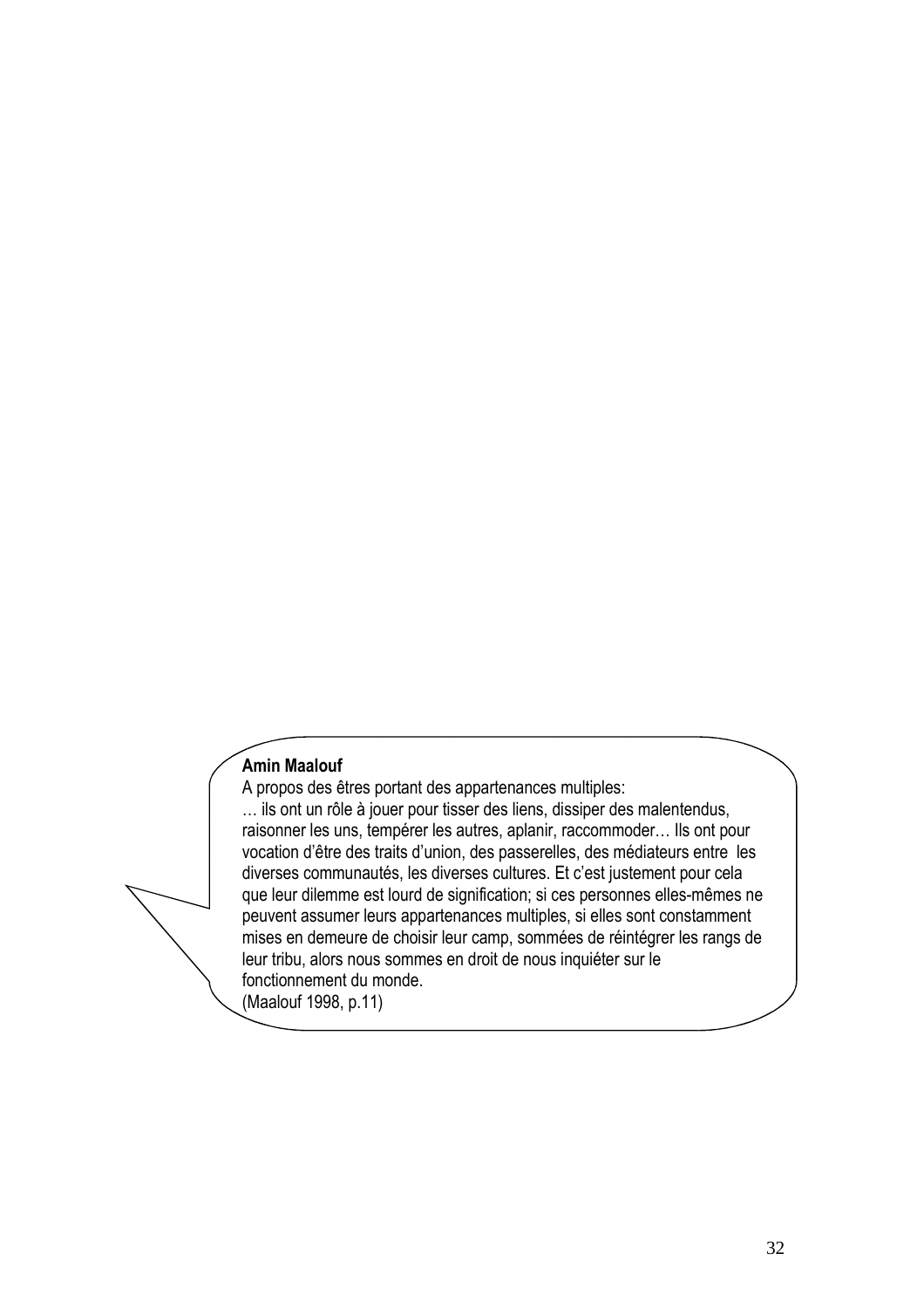# Rachel Parry

2003 bronze, copper, silver and fur

…he gave his wife a pair of beautifu I make things that symbolically denote a special act, rite of passage, or shared human experience. My choice and use of materials are intrinsic to the work. Often the work is about my life and my friends' lives, but I also use imagery from stories, especially mythology and other 'teaching' stories, which have potent universal themes.

# Hoffman

' Human beings don't only search for meanings, they are themselves units of meaning, but we can mean something only within the fabric of larger significations' (Hoffman 1989/1994, p. 279).

# Vygotsky

'The word is a thing in our consciousness, as Ludwig Feuerbach put it, that is absolutely impossible for one person, but that becomes a reality for two. The word is a direct expression of the historical nature of human consciousness.

Consciousness is reflected in a word as the sun in a drop of water. A word relates to consciousness as a living cell to a whole organism, as an atom relates to the universe. A word is a microcosm of human consciousness.'

(Vygotsky 1986, p. 256)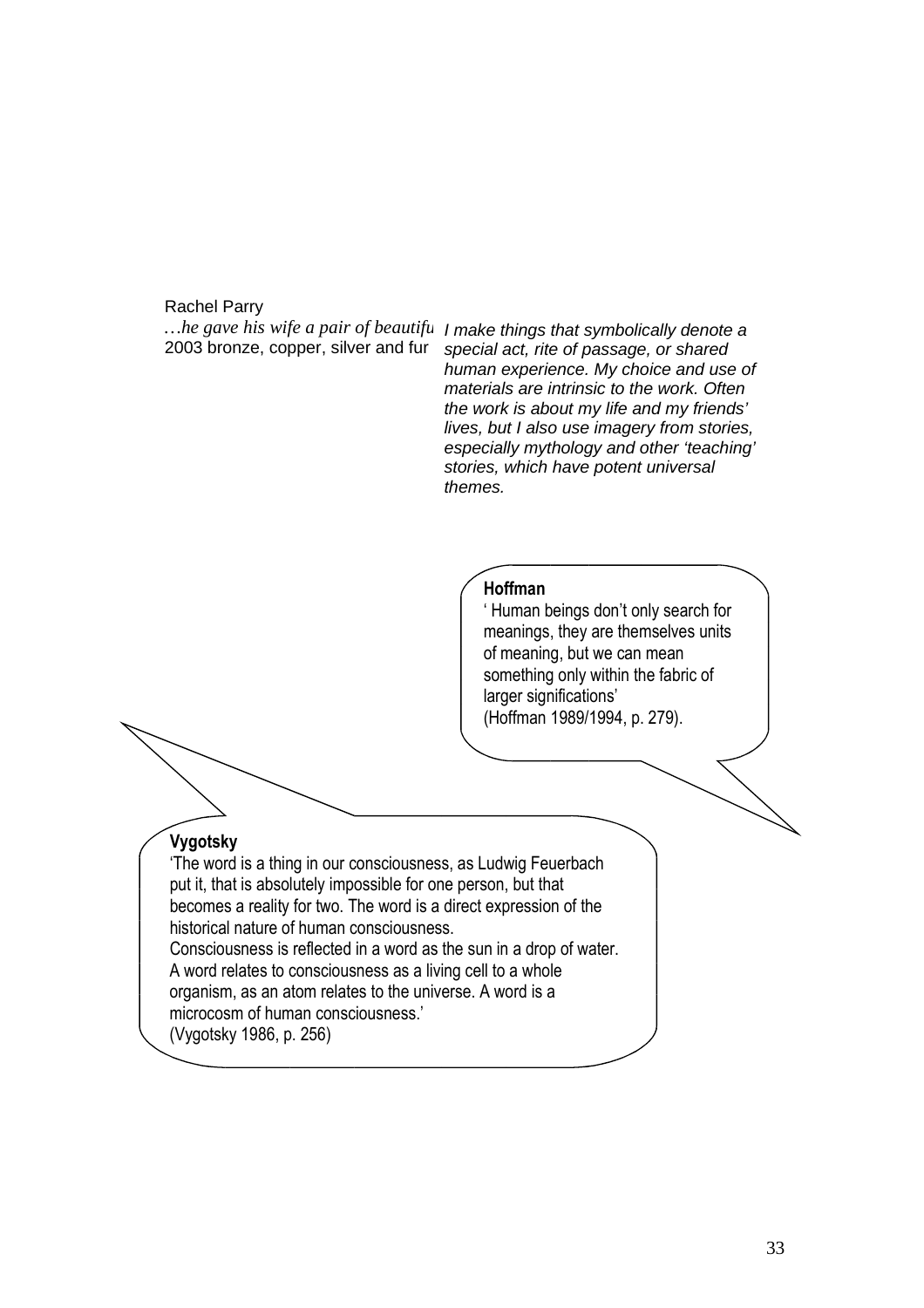### **Pluricultural and plurilingual musical expressions**

Debussy's *Estampes japonaises* Yo Yo Ma and Bobby Mc Ferrin *Hush* Chemical Brothers *Galvanize*

Radio Teleifís Eireann's production of *The Raw Bar* shows the numerous influences which are currently shaping Irish traditional music. The programme even tells of how American tap dancing has its roots in African rhythms and Irish dancing…

### **Bibliography**

All the pictures featuring in this unit were taken from the *C² catalogue, Contemporary Art from Cork, Cork 2005*, European Capital of Culture 2005. Special thanks to the artists who gave permission to reproduce their images and to The Crawford Art Gallery, Cork, Ireland.

Boland, E. 1994: *In a time of violence.* Manchester: Carcanet Press.

Dunne A.,12/ 06/ 2004: 'The prose in perspective'. Dublin:The Irish Times.

Homi K. Bhabah, 1994: *The Location of Culture*. London: Routledge

Hoffman, E. 1989/1991: *Lost in translation*. London: Minerva.

Joyce, J. 1916/1960: *Portrait of the artist as a young man*. Aylesbury, Bucks: Penguin Books.

Joyce, J., 1939/1992: *Finnegan's wake*. London: Minerva.

Kramsch C., 1998: *Language and culture*. Oxford University Press.

Maalouf, A. 1998: *Les identités meurtrières.* Paris: Grasset

Nafisi, A. 2003: *Reading Lolita in Tehran*. London:Harper Collins.

Khatibi, A. and

Sijelmassi, M., 1976/1995: *The splendor of Islamic calligraphy*. New York: Thames and Hudson.

O'Searcaigh, C., 2000 *Ag Tnúth leis an tSolas. 1975-2000*. Conamara: Cló Iar-Chonnachta Teo.